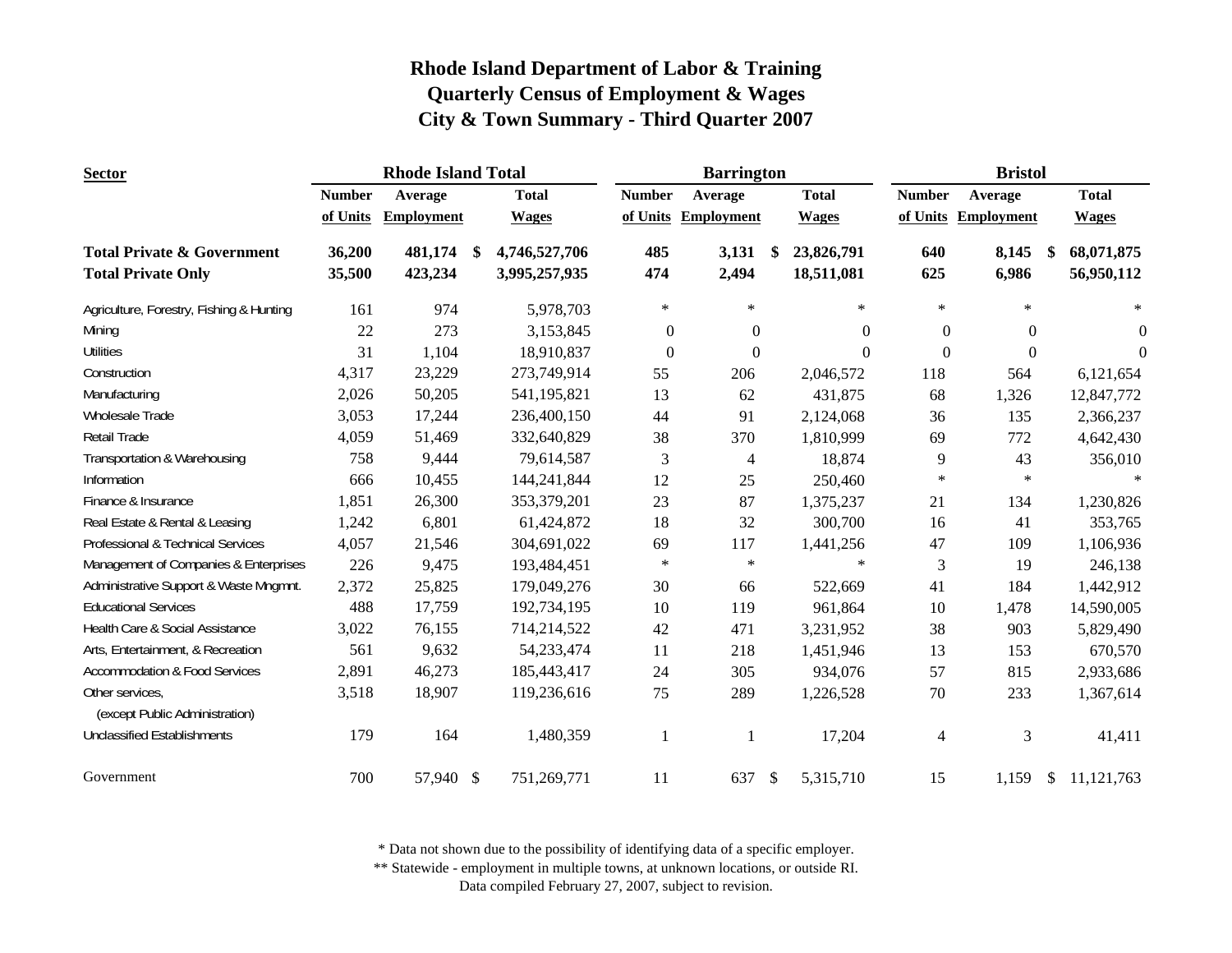| <b>Sector</b>                            |                  | <b>Burrillville</b> |                  |                | <b>Central Falls</b> |     |                  |                  | <b>Charlestown</b>  |               |                |
|------------------------------------------|------------------|---------------------|------------------|----------------|----------------------|-----|------------------|------------------|---------------------|---------------|----------------|
|                                          | <b>Number</b>    | Average             | <b>Total</b>     | <b>Number</b>  | Average              |     | <b>Total</b>     | <b>Number</b>    | Average             |               | <b>Total</b>   |
|                                          |                  | of Units Employment | <b>Wages</b>     |                | of Units Employment  |     | <b>Wages</b>     |                  | of Units Employment |               | <b>Wages</b>   |
| <b>Total Private &amp; Government</b>    | 303              | 2,874               | \$<br>23,138,132 | 254            | 2,877                | \$. | 25,199,542       | 251              | 1,780               | \$            | 14,472,129     |
| <b>Total Private Only</b>                | 289              | 2,384               | 17,994,731       | 243            | 2,131                |     | 16,664,055       | 237              | 1,548               |               | 12,230,321     |
| Agriculture, Forestry, Fishing & Hunting | $\ast$           | $\ast$              | $\ast$           | $\Omega$       | $\Omega$             |     | $\Omega$         | $\boldsymbol{0}$ | $\mathbf{0}$        |               | $\Omega$       |
| Mining                                   | $\Omega$         | $\boldsymbol{0}$    | $\Omega$         | $\Omega$       | $\Omega$             |     | $\theta$         | $\ast$           | *                   |               |                |
| <b>Utilities</b>                         | $\ast$           | $\ast$              | $\ast$           | $\theta$       | $\Omega$             |     | $\theta$         | $\mathbf{0}$     | $\overline{0}$      |               | $\overline{0}$ |
| Construction                             | 70               | 310                 | 3,167,589        | 24             | 139                  |     | 1,345,915        | 59               | 195                 |               | 2,019,705      |
| Manufacturing                            | 10               | 378                 | 3,990,134        | 33             | 693                  |     | 6,445,504        | $\ast$           | $\ast$              |               |                |
| Wholesale Trade                          | 21               | 44                  | 542,482          | 10             | 64                   |     | 472,336          | 12               | 35                  |               | 546,556        |
| <b>Retail Trade</b>                      | 17               | 163                 | 816,764          | 37             | 192                  |     | 1,143,098        | 24               | 165                 |               | 992,031        |
| Transportation & Warehousing             | 5                | 14                  | 161,624          | 5              | 56                   |     | 243,086          | $\ast$           | $\ast$              |               |                |
| Information                              | 7                | 23                  | 189,233          | $\overline{0}$ | $\overline{0}$       |     | $\boldsymbol{0}$ | $\ast$           | $\ast$              |               |                |
| Finance & Insurance                      | 8                | 20                  | 220,814          | 12             | 78                   |     | 700,479          | 5                | 30                  |               | 342,834        |
| Real Estate & Rental & Leasing           | 7                | 15                  | 71,721           | 7              | 56                   |     | 338,703          | 10               | 22                  |               | 283,577        |
| Professional & Technical Services        | 19               | 48                  | 740,122          | 10             | 20                   |     | 145,726          | 21               | 61                  |               | 757,688        |
| Management of Companies & Enterprises    | $\ast$           | $\ast$              | $\ast$           | $\overline{0}$ | $\mathbf{0}$         |     | $\boldsymbol{0}$ | $\boldsymbol{0}$ | $\boldsymbol{0}$    |               | $\overline{0}$ |
| Administrative Support & Waste Mngmnt.   | 18               | 96                  | 676,423          | 14             | 291                  |     | 2,578,540        | 22               | 106                 |               | 662,514        |
| <b>Educational Services</b>              | 6                | 21                  | 109,485          | $\ast$         | $\star$              |     | $\ast$           | $\mathbf{0}$     | $\boldsymbol{0}$    |               | $\Omega$       |
| Health Care & Social Assistance          | 18               | 493                 | 3,176,803        | 20             | 244                  |     | 1,677,246        | 18               | 201                 |               | 1,477,469      |
| Arts, Entertainment, & Recreation        | 6                | 85                  | 270,612          | $\ast$         | $\star$              |     | $\ast$           | $\overline{4}$   | 24                  |               | 231,437        |
| <b>Accommodation &amp; Food Services</b> | 25               | 440                 | 1,407,163        | 34             | 146                  |     | 534,850          | 20               | 296                 |               | 1,176,111      |
| Other services,                          | 46               | 171                 | 1,574,810        | 34             | 111                  |     | 632,292          | $22\,$           | 41                  |               | 180,669        |
| (except Public Administration)           |                  |                     |                  |                |                      |     |                  |                  |                     |               |                |
| <b>Unclassified Establishments</b>       | $\boldsymbol{0}$ | $\boldsymbol{0}$    | $\boldsymbol{0}$ | 1              | 4                    |     | 15,378           | $\boldsymbol{0}$ | $\boldsymbol{0}$    |               | 0              |
| Government                               | 14               | 491                 | \$<br>5,143,401  | 11             | 747                  | \$  | 8,535,487        | 14               | 234                 | $\mathcal{S}$ | 2,241,808      |

\* Data not shown due to the possibility of identifying data of a specific employer.

\*\* Statewide - employment in multiple towns, at unknown locations, or outside RI.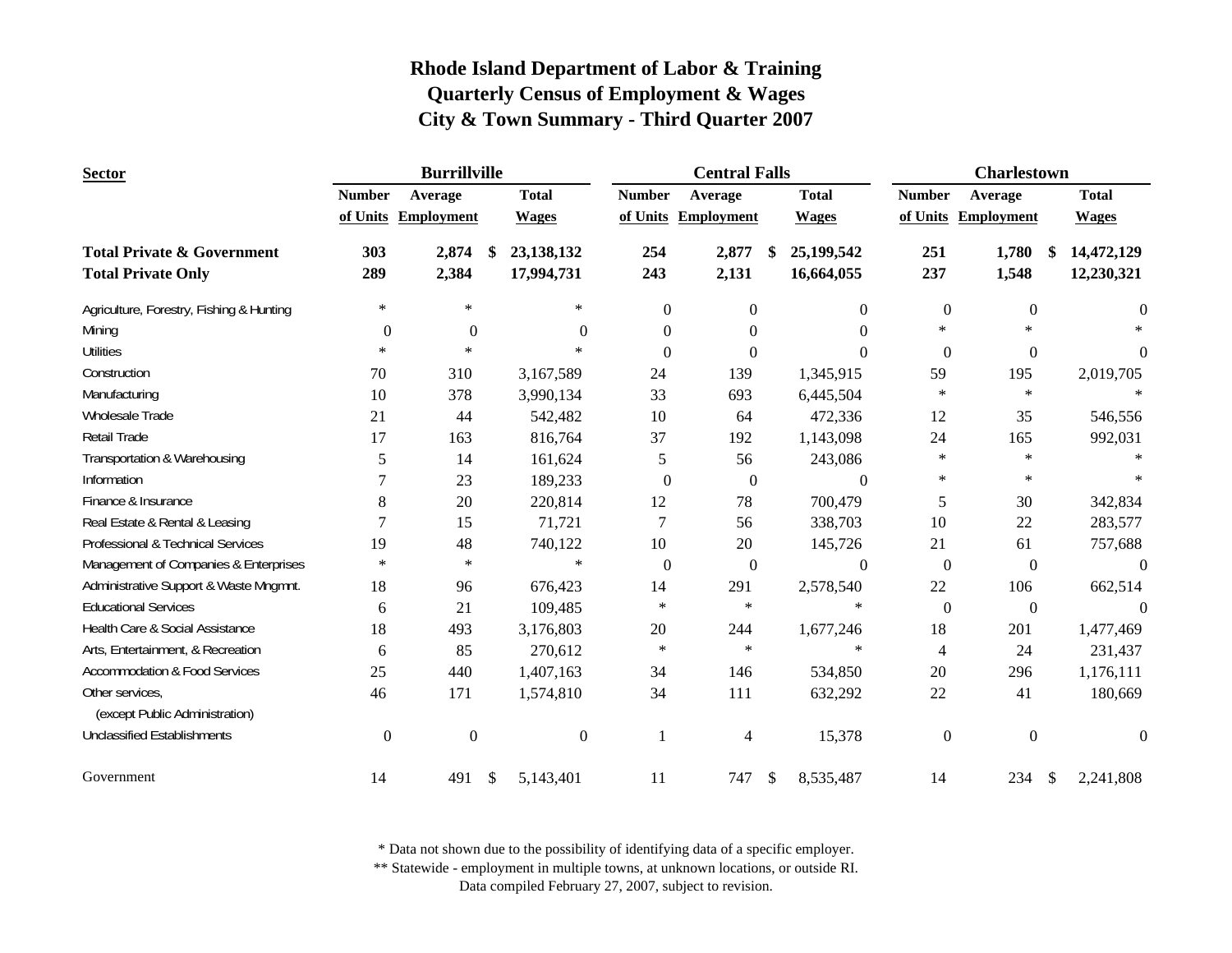| <b>Sector</b>                                     |                | Coventry            |               |              |                | <b>Cranston</b>   |               |              |               | <b>Cumberland</b> |               |              |
|---------------------------------------------------|----------------|---------------------|---------------|--------------|----------------|-------------------|---------------|--------------|---------------|-------------------|---------------|--------------|
|                                                   | <b>Number</b>  | Average             |               | <b>Total</b> | <b>Number</b>  | Average           |               | <b>Total</b> | <b>Number</b> | Average           |               | <b>Total</b> |
|                                                   |                | of Units Employment |               | <b>Wages</b> | of Units       | <b>Employment</b> |               | <b>Wages</b> | of Units      | Employment        |               | <b>Wages</b> |
| <b>Total Private &amp; Government</b>             | 782            | 8,470               | -\$           | 66,049,135   | 2,660          | 35,436            | <sup>\$</sup> | 341,449,092  | 912           | 10,053            | \$            | 91,969,536   |
| <b>Total Private Only</b>                         | 764            | 7,008               |               | 51,980,402   | 2,638          | 29,380            |               | 256,691,207  | 895           | 8,821             |               | 81,971,850   |
| Agriculture, Forestry, Fishing & Hunting          | $\ast$         | $\ast$              |               | $\ast$       | 6              | 31                |               | 211,917      | $\ast$        | $\ast$            |               | $\ast$       |
| Mining                                            | $\theta$       | $\mathbf{0}$        |               | $\mathbf{0}$ | $\ast$         | $\ast$            |               | $\ast$       | $\ast$        | $\ast$            |               |              |
| <b>Utilities</b>                                  | $\mathbf{0}$   | $\mathbf{0}$        |               | $\Omega$     | $\ast$         | $\ast$            |               | $\ast$       | $\ast$        | $\ast$            |               | $\ast$       |
| Construction                                      | 178            | 683                 |               | 7,049,148    | 313            | 1,564             |               | 18,445,711   | 151           | 1,044             |               | 12,212,252   |
| Manufacturing                                     | 47             | 778                 |               | 9,696,259    | 191            | 4,372             |               | 47,818,350   | 47            | 1,789             |               | 17,090,368   |
| Wholesale Trade                                   | 47             | 228                 |               | 2,606,817    | 202            | 1,779             |               | 20,936,872   | 95            | 832               |               | 10,944,609   |
| Retail Trade                                      | 96             | 1,673               |               | 11,054,214   | 323            | 4,309             |               | 27,947,761   | 82            | 949               |               | 5,347,543    |
| Transportation & Warehousing                      | 16             | 312                 |               | 1,869,790    | 61             | 726               |               | 7,235,674    | 23            | 468               |               | 4,488,359    |
| Information                                       | 7              | 25                  |               | 265,394      | 31             | 1,460             |               | 19,595,125   | 21            | 123               |               | 809,541      |
| Finance & Insurance                               | 24             | 110                 |               | 855,716      | 167            | 1,211             |               | 12,299,013   | 46            | 244               |               | 5,389,911    |
| Real Estate & Rental & Leasing                    | 25             | 84                  |               | 565,275      | 103            | 569               |               | 6,040,777    | 38            | 115               |               | 977,497      |
| Professional & Technical Services                 | 62             | 190                 |               | 2,112,223    | 268            | 1,665             |               | 20,914,667   | 84            | 367               |               | 4,252,255    |
| Management of Companies & Enterprises             | $\overline{4}$ | 50                  |               | 587,863      | 15             | 295               |               | 4,596,053    | 3             | 3                 |               | 86,839       |
| Administrative Support & Waste Mngmnt.            | 59             | 300                 |               | 2,291,306    | 194            | 2,522             |               | 16,044,619   | 49            | 182               |               | 1,368,270    |
| <b>Educational Services</b>                       | 8              | 94                  |               | 535,431      | 35             | 378               |               | 2,573,517    | 9             | 103               |               | 499,422      |
| Health Care & Social Assistance                   | 39             | 960                 |               | 6,816,715    | 263            | 3,789             |               | 29,624,416   | 79            | 1,080             |               | 8,593,653    |
| Arts, Entertainment, & Recreation                 | 7              | 70                  |               | 145,973      | 25             | 351               |               | 1,674,092    | 11            | 71                |               | 329,582      |
| <b>Accommodation &amp; Food Services</b>          | 67             | 1,131               |               | 3,681,464    | 180            | 2,736             |               | 9,735,406    | 53            | 609               |               | 1,796,578    |
| Other services,<br>(except Public Administration) | 75             | 302                 |               | 1,794,009    | 256            | 1,557             |               | 10,063,178   | 97            | 683               |               | 5,493,672    |
| <b>Unclassified Establishments</b>                | $\ast$         | $\ast$              |               | $\ast$       | $\mathfrak{Z}$ | $\sqrt{2}$        |               | 20,448       | 3             | 5                 |               | 24,440       |
| Government                                        | 18             | 1,459               | <sup>\$</sup> | 14,068,733   | 22             | 6,056             | $\mathcal{S}$ | 84,757,885   | 17            | 1,232             | $\mathcal{S}$ | 9,997,686    |

\* Data not shown due to the possibility of identifying data of a specific employer.

\*\* Statewide - employment in multiple towns, at unknown locations, or outside RI.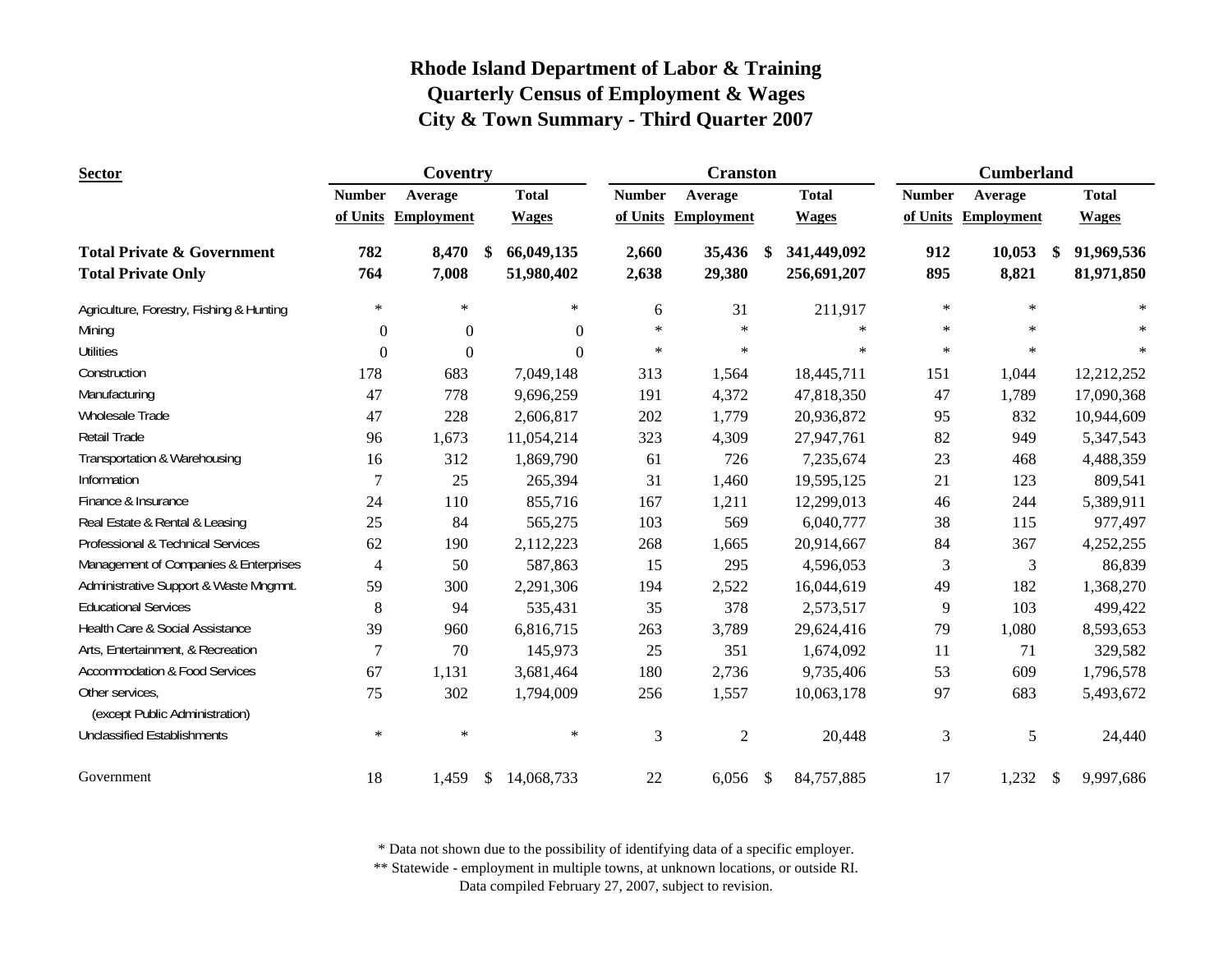| <b>Sector</b>                            |                  | <b>East Greenwich</b> |            |              |                  | <b>East Providence</b> |     |                  |                  | <b>Exeter</b>       |                           |                |
|------------------------------------------|------------------|-----------------------|------------|--------------|------------------|------------------------|-----|------------------|------------------|---------------------|---------------------------|----------------|
|                                          | <b>Number</b>    | Average               |            | <b>Total</b> | <b>Number</b>    | Average                |     | <b>Total</b>     | <b>Number</b>    | Average             |                           | <b>Total</b>   |
|                                          |                  | of Units Employment   |            | <b>Wages</b> |                  | of Units Employment    |     | <b>Wages</b>     |                  | of Units Employment |                           | <b>Wages</b>   |
| <b>Total Private &amp; Government</b>    | 771              | 7,361                 | -\$        | 68,853,605   | 1,566            | 23,206                 | \$. | 221,360,995      | 185              | 1,277               | S                         | 8,769,074      |
| <b>Total Private Only</b>                | 757              | 6,610                 |            | 61,028,958   | 1,543            | 21,298                 |     | 193,447,839      | 179              | 1,175               |                           | 8,040,863      |
| Agriculture, Forestry, Fishing & Hunting | 3                | 17                    |            | 103,001      | $\theta$         | $\overline{0}$         |     | 0                | 8                | 166                 |                           | 777,881        |
| Mining                                   | $\Omega$         | $\mathbf{0}$          |            | $\Omega$     | $\Omega$         | $\Omega$               |     | 0                | $\Omega$         | $\Omega$            |                           | $\Omega$       |
| <b>Utilities</b>                         | $\boldsymbol{0}$ | $\boldsymbol{0}$      |            | $\Omega$     | $\theta$         | $\Omega$               |     | $\Omega$         | $\Omega$         | $\Omega$            |                           | $\Omega$       |
| Construction                             | 49               | 301                   |            | 3,654,116    | 232              | 1,372                  |     | 17,347,240       | 32               | 101                 |                           | 982,537        |
| Manufacturing                            | 30               | 804                   |            | 8,315,184    | 113              | 2,659                  |     | 26,045,890       | 7                | 39                  |                           | 458,579        |
| Wholesale Trade                          | 79               | 358                   |            | 7,428,676    | 122              | 1,342                  |     | 16,455,401       | 10               | 78                  |                           | 680,526        |
| <b>Retail Trade</b>                      | 75               | 764                   |            | 5,626,273    | 144              | 1,878                  |     | 13,149,888       | 18               | 82                  |                           | 493,273        |
| Transportation & Warehousing             | 5                | 75                    |            | 569,835      | 33               | 171                    |     | 1,559,456        | 7                | 60                  |                           | 271,448        |
| Information                              | 19               | 44                    |            | 510,218      | 22               | 394                    |     | 5,213,259        | $\ast$           | $\ast$              |                           |                |
| Finance & Insurance                      | 59               | 452                   |            | 5,487,353    | 135              | 3,724                  |     | 34,760,905       | $\ast$           | $\ast$              |                           |                |
| Real Estate & Rental & Leasing           | 37               | 156                   |            | 1,453,107    | 51               | 233                    |     | 2,067,090        | $\ast$           | $\ast$              |                           | $\ast$         |
| Professional & Technical Services        | 112              | 500                   |            | 7,895,963    | 161              | 1,195                  |     | 14,724,469       | 18               | 52                  |                           | 540,031        |
| Management of Companies & Enterprises    | $\overline{4}$   | 35                    |            | 787,026      | 8                | 93                     |     | 776,494          | $\boldsymbol{0}$ | $\boldsymbol{0}$    |                           | $\mathbf{0}$   |
| Administrative Support & Waste Mngmnt.   | 42               | 237                   |            | 2,334,883    | 98               | 1,038                  |     | 7,204,943        | 20               | 129                 |                           | 1,195,531      |
| <b>Educational Services</b>              | 14               | 193                   |            | 1,370,617    | 19               | 617                    |     | 5,431,048        | 4                | 15                  |                           | 196,817        |
| Health Care & Social Assistance          | 84               | 1,044                 |            | 8,919,469    | 140              | 3,827                  |     | 36,323,640       | 11               | 203                 |                           | 1,483,470      |
| Arts, Entertainment, & Recreation        | 14               | 130                   |            | 700,582      | 21               | 547                    |     | 2,343,473        | 5                | 55                  |                           | 265,897        |
| <b>Accommodation &amp; Food Services</b> | 56               | 1,159                 |            | 4,238,566    | 109              | 1,395                  |     | 4,697,033        | 12               | 148                 |                           | 436,468        |
| Other services,                          | 72               | 341                   |            | 1,631,754    | 135              | 813                    |     | 5,347,610        | 17               | 38                  |                           | 192,588        |
| (except Public Administration)           |                  |                       |            |              |                  |                        |     |                  |                  |                     |                           |                |
| <b>Unclassified Establishments</b>       | 3                | $\boldsymbol{0}$      |            | 2,335        | $\boldsymbol{0}$ | $\boldsymbol{0}$       |     | $\boldsymbol{0}$ | $\mathbf{0}$     | $\mathbf{0}$        |                           | $\overline{0}$ |
| Government                               | 14               | 748                   | $\sqrt{3}$ | 7,824,647    | 23               | 1,906                  | \$  | 27,913,156       | 6                | 101                 | $\boldsymbol{\mathsf{S}}$ | 728,211        |

\* Data not shown due to the possibility of identifying data of a specific employer.

\*\* Statewide - employment in multiple towns, at unknown locations, or outside RI.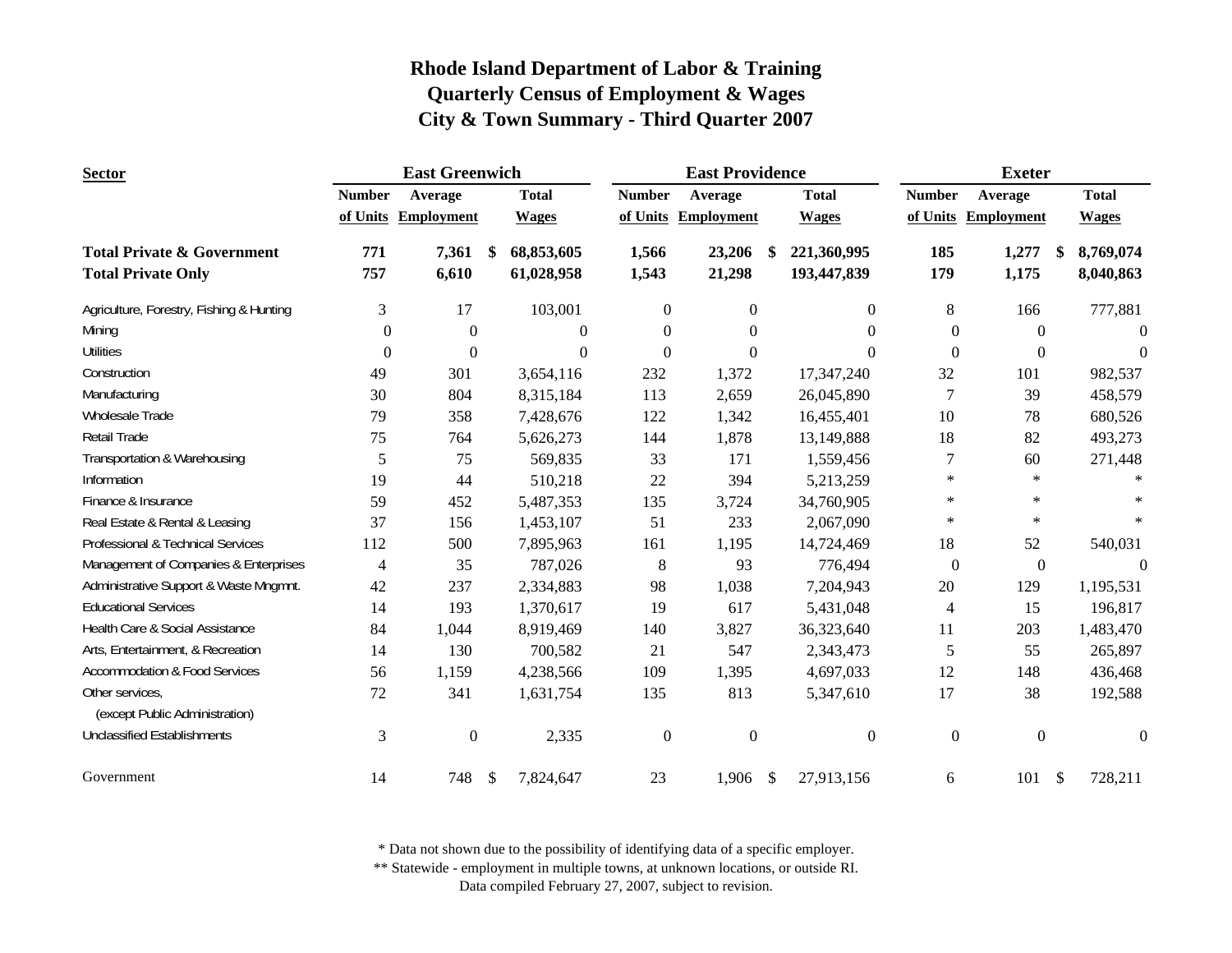| <b>Sector</b>                                     |                  | Foster            |                  |                  | Glocester           |            |                  |                  | Hopkinton           |     |                  |
|---------------------------------------------------|------------------|-------------------|------------------|------------------|---------------------|------------|------------------|------------------|---------------------|-----|------------------|
|                                                   | <b>Number</b>    | Average           | <b>Total</b>     | <b>Number</b>    | Average             |            | <b>Total</b>     | <b>Number</b>    | Average             |     | <b>Total</b>     |
|                                                   | of Units         | <b>Employment</b> | <b>Wages</b>     |                  | of Units Employment |            | <b>Wages</b>     |                  | of Units Employment |     | <b>Wages</b>     |
| <b>Total Private &amp; Government</b>             | 104              | 487               | \$<br>3,533,154  | 210              | 1,566               | \$         | 12,756,444       | 205              | 1,270               | -\$ | 9,560,221        |
| <b>Total Private Only</b>                         | 98               | 403               | 2,798,516        | 195              | 1,194               |            | 9,074,953        | 194              | 1,147               |     | 8,402,829        |
| Agriculture, Forestry, Fishing & Hunting          | 4                | 23                | 116,935          | $\ast$           | $\ast$              |            | $\ast$           | $\ast$           | $\ast$              |     | $\ast$           |
| Mining                                            | $\Omega$         | $\mathbf{0}$      | $\Omega$         | $\theta$         | $\theta$            |            | $\Omega$         | $\ast$           | $\ast$              |     |                  |
| <b>Utilities</b>                                  | $\Omega$         | $\mathbf{0}$      | $\Omega$         | $\Omega$         | $\Omega$            |            | $\Omega$         | $\Omega$         | $\theta$            |     | 0                |
| Construction                                      | 29               | 91                | 865,271          | 59               | 149                 |            | 1,345,898        | 64               | 185                 |     | 1,664,689        |
| Manufacturing                                     | 6                | 12                | 54,628           | $\ast$           | $\ast$              |            | $\ast$           | 15               | 335                 |     | 2,984,993        |
| Wholesale Trade                                   | $\overline{4}$   | 12                | 53,306           | 7                | 11                  |            | 125,376          | 10               | 22                  |     | 349,207          |
| <b>Retail Trade</b>                               | 3                | 9                 | 37,877           | 22               | 207                 |            | 957,469          | 16               | 94                  |     | 466,013          |
| Transportation & Warehousing                      | $\ast$           | $\ast$            | $\ast$           | 7                | 60                  |            | 467,100          | $\ast$           | $\ast$              |     |                  |
| Information                                       | 3                | 18                | 68,802           | 5                | 19                  |            | 119,410          | $\ast$           | $\ast$              |     |                  |
| Finance & Insurance                               | $\ast$           | $\star$           | $\ast$           | 7                | 85                  |            | 1,326,424        | 4                | 9                   |     | 89,068           |
| Real Estate & Rental & Leasing                    | $\ast$           | $\ast$            | $\ast$           | 3                | 5                   |            | 57,487           | 5                | $8\,$               |     | 38,203           |
| Professional & Technical Services                 | 10               | 22                | 289,064          | 14               | 69                  |            | 913,221          | 9                | 21                  |     | 284,076          |
| Management of Companies & Enterprises             | $\boldsymbol{0}$ | $\boldsymbol{0}$  | $\boldsymbol{0}$ | $\ast$           | $\ast$              |            | $\star$          | $\overline{0}$   | $\boldsymbol{0}$    |     | $\overline{0}$   |
| Administrative Support & Waste Mngmnt.            | 12               | 24                | 208,656          | 13               | 27                  |            | 218,973          | 17               | 37                  |     | 202,806          |
| <b>Educational Services</b>                       | $\Omega$         | $\mathbf{0}$      | $\Omega$         | $\ast$           | $\ast$              |            | $\ast$           | $\ast$           | $\ast$              |     |                  |
| Health Care & Social Assistance                   | 6                | 52                | 445,613          | 12               | 308                 |            | 2,350,629        | 15               | 167                 |     | 1,078,840        |
| Arts, Entertainment, & Recreation                 | $\ast$           | $\ast$            | $\ast$           | 3                | 27                  |            | 193,038          | 5                | 109                 |     | 380,841          |
| <b>Accommodation &amp; Food Services</b>          | 8                | 40                | 142,323          | 15               | 146                 |            | 437,715          | $\tau$           | 66                  |     | 274,229          |
| Other services,<br>(except Public Administration) | 4                | 11                | 97,197           | 23               | 53                  |            | 302,548          | 12               | 35                  |     | 122,908          |
| <b>Unclassified Establishments</b>                | $\boldsymbol{0}$ | $\boldsymbol{0}$  | $\boldsymbol{0}$ | $\boldsymbol{0}$ | $\boldsymbol{0}$    |            | $\boldsymbol{0}$ | $\boldsymbol{0}$ | $\boldsymbol{0}$    |     | $\boldsymbol{0}$ |
| Government                                        | 6                | 85                | \$<br>734,638    | 15               | 371                 | $\sqrt{3}$ | 3,681,491        | 11               | 123                 | -\$ | 1,157,392        |

\* Data not shown due to the possibility of identifying data of a specific employer.

\*\* Statewide - employment in multiple towns, at unknown locations, or outside RI.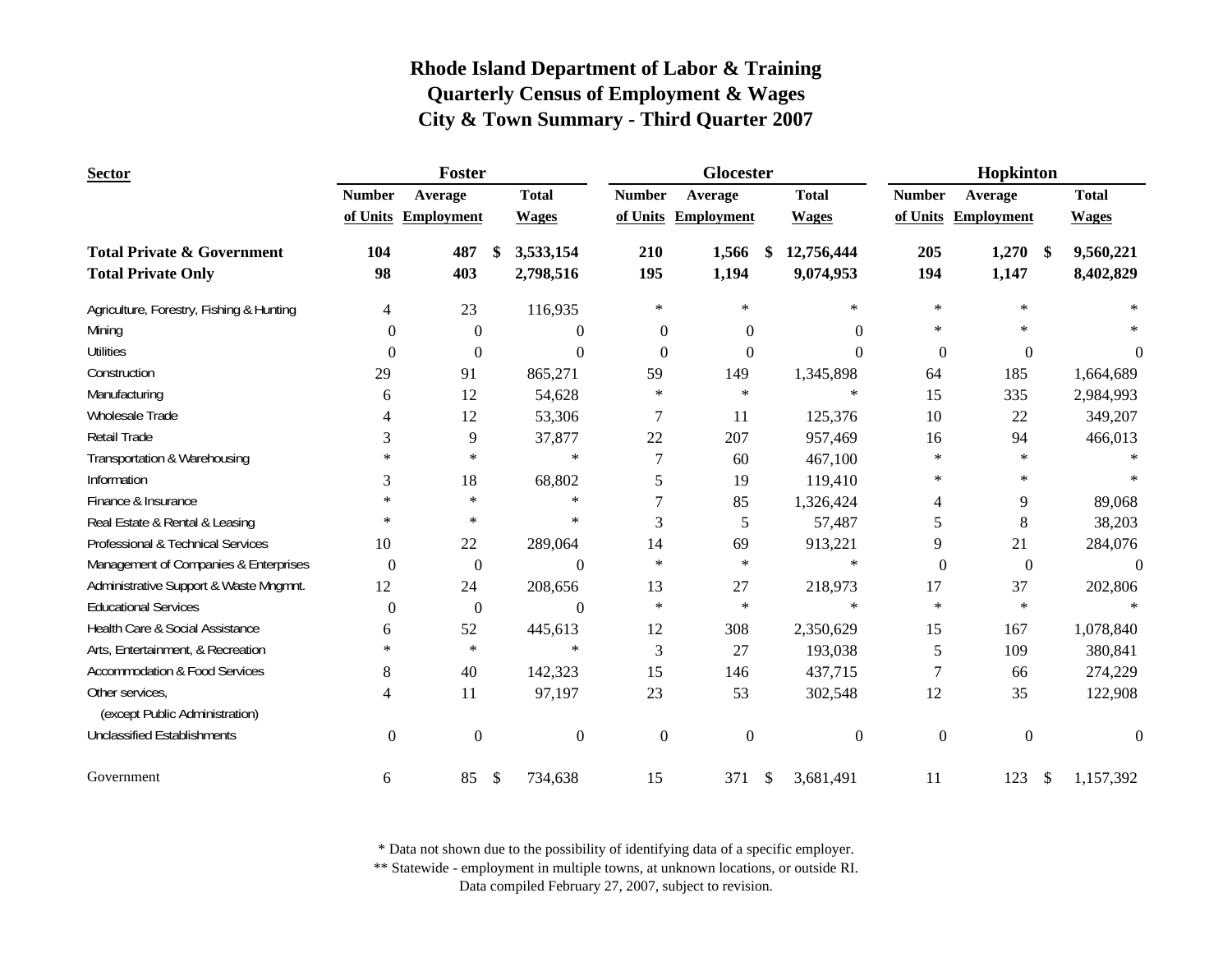| <b>Sector</b>                                                      |                  | <b>Jamestown</b>    |                                |                  | <b>Johnston</b>     |                                 |                | <b>Lincoln</b>         |                            |
|--------------------------------------------------------------------|------------------|---------------------|--------------------------------|------------------|---------------------|---------------------------------|----------------|------------------------|----------------------------|
|                                                                    | <b>Number</b>    | Average             | <b>Total</b>                   | <b>Number</b>    | Average             | <b>Total</b>                    | <b>Number</b>  | Average                | <b>Total</b>               |
|                                                                    |                  | of Units Employment | <b>Wages</b>                   |                  | of Units Employment | <b>Wages</b>                    |                | of Units Employment    | <b>Wages</b>               |
| <b>Total Private &amp; Government</b><br><b>Total Private Only</b> | 221<br>209       | 1,344<br>1,083      | 11,010,580<br>-SS<br>8,528,581 | 1,143<br>1,130   | 11,973<br>10,844    | \$<br>108,346,515<br>97,071,269 | 797<br>775     | 15,152<br>\$<br>13,895 | 154,811,381<br>139,018,989 |
| Agriculture, Forestry, Fishing & Hunting                           | 3                | 4                   | 37,762                         | 10               | 25                  | 104,014                         | $\ast$         | $\ast$                 | $\ast$                     |
| Mining                                                             | $\theta$         | $\Omega$            | $\theta$                       | $\ast$           | $\ast$              | $\ast$                          | $\theta$       | $\Omega$               | $\theta$                   |
| <b>Utilities</b>                                                   | $\Omega$         | 0                   | $\theta$                       | $\ast$           | $\ast$              | $\ast$                          | $\ast$         | $\ast$                 |                            |
| Construction                                                       | 39               | 113                 | 1,207,566                      | 195              | 1,068               | 12,307,791                      | 103            | 919                    | 11,408,576                 |
| Manufacturing                                                      | $\mathfrak{Z}$   | 7                   | 41,535                         | 95               | 1,285               | 10,114,203                      | 56             | 2,769                  | 28,844,022                 |
| Wholesale Trade                                                    | 17               | 33                  | 794,557                        | 62               | 316                 | 4,040,947                       | 76             | 723                    | 8,216,320                  |
| Retail Trade                                                       | 14               | 98                  | 471,349                        | 145              | 1,547               | 10,647,825                      | 60             | 986                    | 8,819,183                  |
| Transportation & Warehousing                                       | $\ast$           | $\ast$              | $\ast$                         | 44               | 208                 | 2,163,328                       | 18             | 348                    | 3,237,524                  |
| Information                                                        | $\ast$           | $\ast$              | $\star$                        | $\ast$           | $\ast$              | $\ast$                          | 14             | 328                    | 4,303,104                  |
| Finance & Insurance                                                | 5                | 16                  | 359,529                        | 42               | 1,195               | 17,800,420                      | 50             | 2,849                  | 33,689,158                 |
| Real Estate & Rental & Leasing                                     | 11               | 49                  | 295,990                        | 38               | 318                 | 2,660,595                       | 26             | 75                     | 735,782                    |
| Professional & Technical Services                                  | 39               | 100                 | 1,357,101                      | 63               | 174                 | 1,520,345                       | 102            | 592                    | 10,015,753                 |
| Management of Companies & Enterprises                              | $\ast$           | $\ast$              | $\ast$                         | $\boldsymbol{0}$ | $\boldsymbol{0}$    | $\boldsymbol{0}$                | $8\,$          | 89                     | 1,424,109                  |
| Administrative Support & Waste Mngmnt.                             | 16               | 65                  | 445,803                        | 123              | 1,542               | 12,041,000                      | 47             | 472                    | 3,482,161                  |
| <b>Educational Services</b>                                        | $\ast$           | $\ast$              | $\ast$                         | 10               | 18                  | 104,009                         | 9              | 88                     | 687,061                    |
| Health Care & Social Assistance                                    | 10               | 128                 | 914,090                        | 93               | 1,468               | 13,887,093                      | 67             | 1,114                  | 8,823,713                  |
| Arts, Entertainment, & Recreation                                  | $\overline{7}$   | 138                 | 694,219                        | 6                | 45                  | 193,645                         | 24             | 1,512                  | 9,786,601                  |
| <b>Accommodation &amp; Food Services</b>                           | 14               | 230                 | 1,036,772                      | 82               | 970                 | 3,189,709                       | 51             | 706                    | 2,302,942                  |
| Other services,<br>(except Public Administration)                  | 19               | 78                  | 568,537                        | 104              | 503                 | 3,002,637                       | 58             | 203                    | 1,195,816                  |
| <b>Unclassified Establishments</b>                                 | $\boldsymbol{0}$ | $\boldsymbol{0}$    | $\boldsymbol{0}$               | $\overline{4}$   | $\overline{4}$      | 10,415                          | $\mathfrak{Z}$ | $\mathfrak{2}$         | 12,200                     |
| Government                                                         | 12               | 263                 | $\mathcal{S}$<br>2,481,999     | 13               | 1,129               | \$<br>11,275,246                | 22             | 1,256<br>\$            | 15,792,392                 |

\* Data not shown due to the possibility of identifying data of a specific employer.

\*\* Statewide - employment in multiple towns, at unknown locations, or outside RI.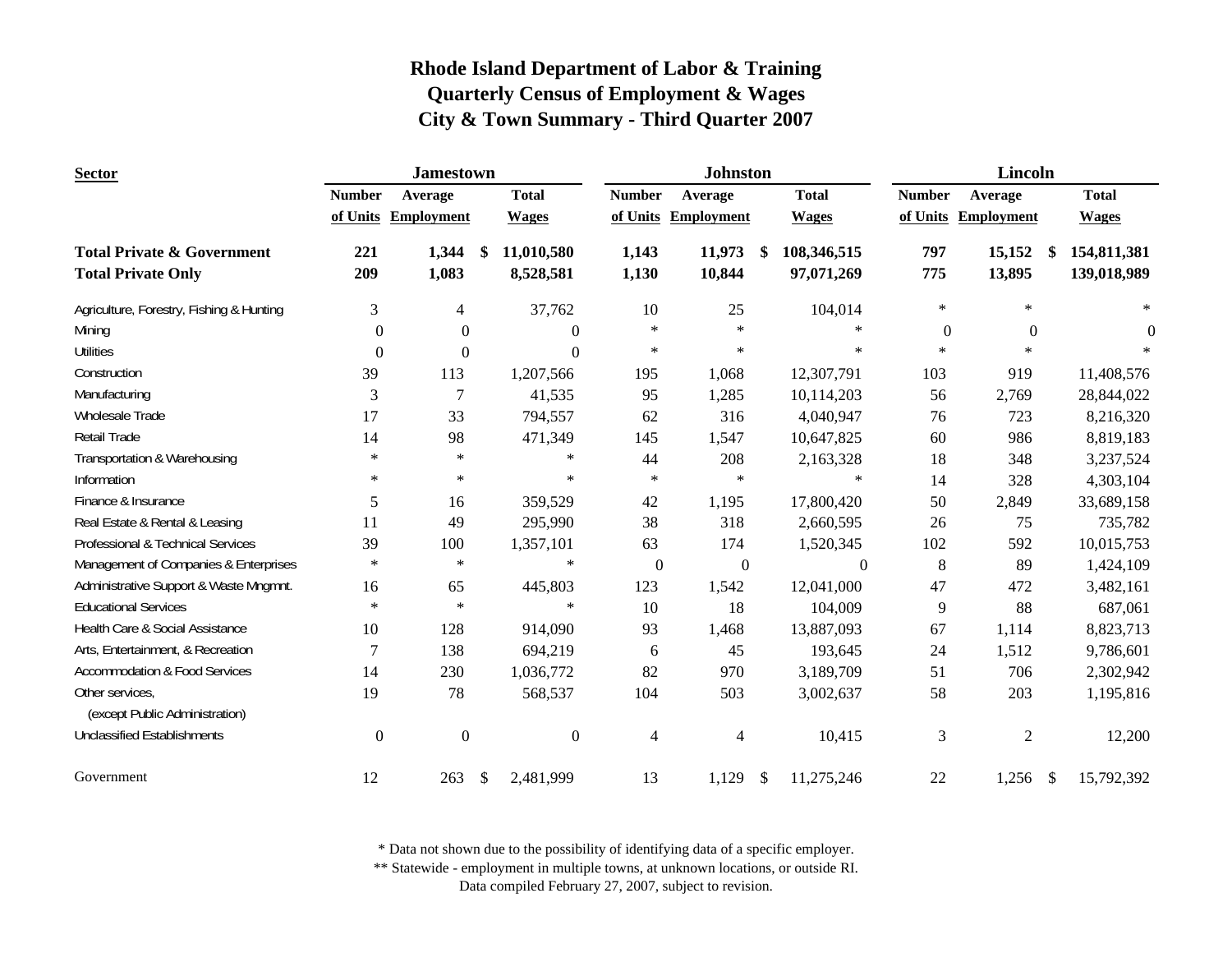| <b>Sector</b>                                     |                  | <b>Little Compton</b> |            |                  |                  | <b>Middletown</b>   |    |                  |                | <b>Narragansett</b> |              |              |
|---------------------------------------------------|------------------|-----------------------|------------|------------------|------------------|---------------------|----|------------------|----------------|---------------------|--------------|--------------|
|                                                   | <b>Number</b>    | Average               |            | <b>Total</b>     | <b>Number</b>    | Average             |    | <b>Total</b>     | <b>Number</b>  | Average             |              | <b>Total</b> |
|                                                   |                  | of Units Employment   |            | <b>Wages</b>     |                  | of Units Employment |    | <b>Wages</b>     |                | of Units Employment |              | <b>Wages</b> |
| <b>Total Private &amp; Government</b>             | 140              | 822                   | \$         | 5,810,243        | 793              | 11,315              | -S | 107,187,820      | 498            | 5,012               |              | 36,289,444   |
| <b>Total Private Only</b>                         | 134              | 674                   |            | 4,796,228        | 780              | 10,666              |    | 99,738,295       | 479            | 3,937               |              | 24,490,623   |
| Agriculture, Forestry, Fishing & Hunting          | $8\,$            | 47                    |            | 254,011          | 6                | 110                 |    | 775,662          | 6              | 33                  |              | 276,894      |
| Mining                                            | $\ast$           | $\ast$                |            | $\ast$           | $\ast$           | $\ast$              |    | $\ast$           | $\Omega$       | $\Omega$            |              | $\Omega$     |
| <b>Utilities</b>                                  | $\overline{0}$   | $\mathbf{0}$          |            | $\mathbf{0}$     | $\ast$           | $\ast$              |    | $\ast$           | $\overline{0}$ | $\mathbf{0}$        |              | $\Omega$     |
| Construction                                      | 35               | 139                   |            | 1,713,853        | 84               | 470                 |    | 5,014,119        | 49             | 135                 |              | 1,144,127    |
| Manufacturing                                     | $\ast$           | $\ast$                |            | $\ast$           | 21               | 449                 |    | 5,193,630        | 19             | 103                 |              | 1,892,660    |
| Wholesale Trade                                   | 7                | 7                     |            | 81,704           | 38               | 178                 |    | 1,963,177        | 34             | 79                  |              | 943,128      |
| <b>Retail Trade</b>                               | 6                | 29                    |            | 108,930          | 104              | 1,595               |    | 11,523,766       | 54             | 816                 |              | 4,493,060    |
| Transportation & Warehousing                      | $\ast$           | $\ast$                |            | $\ast$           | 10               | 66                  |    | 371,608          | 10             | 149                 |              | 1,082,458    |
| Information                                       | $\theta$         | $\boldsymbol{0}$      |            | $\boldsymbol{0}$ | 12               | 268                 |    | 4,588,953        | $\ast$         | $\ast$              |              | $\ast$       |
| Finance & Insurance                               | $\ast$           | $\ast$                |            | $\ast$           | 30               | 439                 |    | 6,858,909        | 19             | 58                  |              | 741,679      |
| Real Estate & Rental & Leasing                    | 6                | 9                     |            | 97,598           | 41               | 184                 |    | 1,460,002        | 30             | 109                 |              | 754,014      |
| Professional & Technical Services                 | 9                | 19                    |            | 296,162          | 102              | 1,868               |    | 29,764,493       | 50             | 117                 |              | 1,649,086    |
| Management of Companies & Enterprises             | $\ast$           | $\ast$                |            | $\ast$           | 6                | 283                 |    | 3,035,813        | $\ast$         | $\ast$              |              | $\ast$       |
| Administrative Support & Waste Mngmnt.            | 15               | 43                    |            | 269,349          | 45               | 344                 |    | 3,003,064        | 29             | 111                 |              | 753,706      |
| <b>Educational Services</b>                       | $\ast$           | $\ast$                |            | $\ast$           | 12               | 390                 |    | 5,005,128        | 4              | $\overline{4}$      |              | 27,540       |
| Health Care & Social Assistance                   | $\ast$           | $\ast$                |            | $\ast$           | 83               | 1,431               |    | 9,278,186        | 39             | 356                 |              | 2,860,741    |
| Arts, Entertainment, & Recreation                 | 7                | 119                   |            | 647,880          | 15               | 189                 |    | 1,194,002        | 13             | 323                 |              | 1,549,001    |
| <b>Accommodation &amp; Food Services</b>          | 9                | 114                   |            | 354,859          | 89               | 1,818               |    | 7,643,163        | 70             | 1,298               |              | 4,904,311    |
| Other services,<br>(except Public Administration) | 21               | 61                    |            | 271,709          | 80               | 544                 |    | 2,468,629        | 48             | 242                 |              | 1,288,476    |
| <b>Unclassified Establishments</b>                | $\boldsymbol{0}$ | $\boldsymbol{0}$      |            | $\boldsymbol{0}$ | $\boldsymbol{0}$ | $\boldsymbol{0}$    |    | $\boldsymbol{0}$ | 1              |                     |              | 10,000       |
| Government                                        | 6                | 146                   | $\sqrt{2}$ | 1,014,015        | 13               | 650                 | \$ | 7,449,525        | 19             | 1,075               | <sup>S</sup> | 11,798,821   |

\* Data not shown due to the possibility of identifying data of a specific employer.

\*\* Statewide - employment in multiple towns, at unknown locations, or outside RI.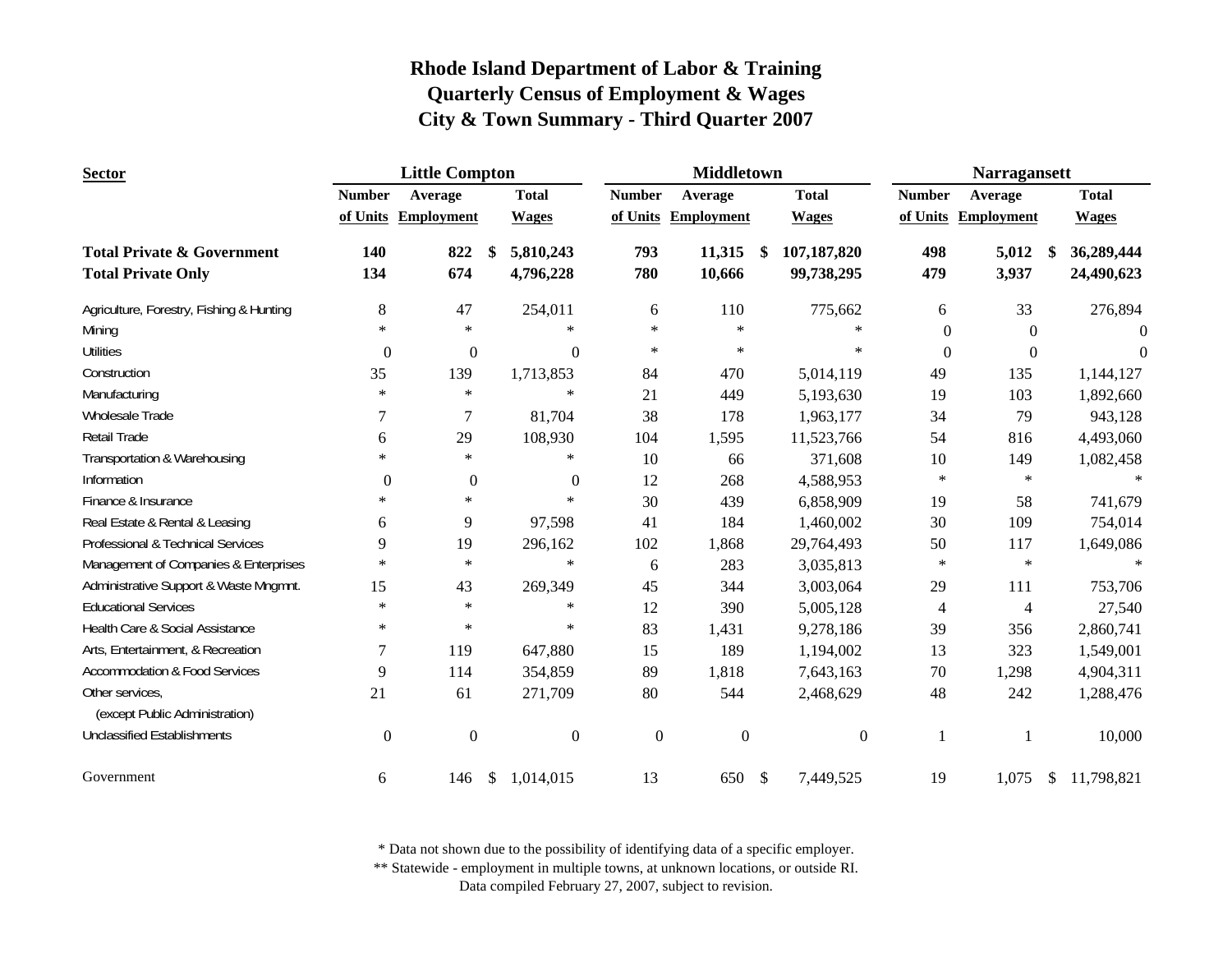| <b>Sector</b>                                                      |                | <b>Newport</b>      |                                  |                  | <b>New Shoreham</b> |               |                          |                  | <b>North Kingstown</b> |               |                            |
|--------------------------------------------------------------------|----------------|---------------------|----------------------------------|------------------|---------------------|---------------|--------------------------|------------------|------------------------|---------------|----------------------------|
|                                                                    | <b>Number</b>  | Average             | <b>Total</b>                     | <b>Number</b>    | Average             |               | <b>Total</b>             | <b>Number</b>    | Average                |               | <b>Total</b>               |
|                                                                    |                | of Units Employment | <b>Wages</b>                     |                  | of Units Employment |               | <b>Wages</b>             |                  | of Units Employment    |               | <b>Wages</b>               |
| <b>Total Private &amp; Government</b><br><b>Total Private Only</b> | 1,328<br>1,294 | 19,107<br>14,455    | \$<br>213,173,163<br>115,277,589 | 223<br>207       | 1,539<br>1,400      | \$            | 12,044,717<br>10,863,397 | 1,070<br>1,051   | 14,889<br>13,386       | <sup>\$</sup> | 144,264,329<br>128,758,525 |
| Agriculture, Forestry, Fishing & Hunting                           | $\overline{4}$ | 35                  | 301,916                          | $\ast$           | $\ast$              |               | $\ast$                   | 9                | 54                     |               | 376,860                    |
| Mining                                                             | $\theta$       | $\theta$            | $\theta$                         | $\overline{0}$   | $\overline{0}$      |               | $\mathbf{0}$             | $\boldsymbol{0}$ | $\theta$               |               | $\theta$                   |
| <b>Utilities</b>                                                   | $\theta$       | $\overline{0}$      | $\Omega$                         | $\ast$           | $\star$             |               | $\ast$                   | $\ast$           | $\ast$                 |               | $\ast$                     |
| Construction                                                       | 88             | 543                 | 5,622,670                        | 39               | 94                  |               | 1,059,851                | 140              | 595                    |               | 6,904,844                  |
| Manufacturing                                                      | 30             | 236                 | 2,102,190                        | 5                | 22                  |               | 143,449                  | 64               | 4,369                  |               | 55,366,449                 |
| Wholesale Trade                                                    | 74             | 228                 | 2,851,509                        | $\ast$           | $\star$             |               | $\ast$                   | 107              | 470                    |               | 7,223,615                  |
| Retail Trade                                                       | 219            | 1,621               | 9,599,968                        | 41               | 168                 |               | 1,158,683                | 106              | 1,971                  |               | 13,554,903                 |
| Transportation & Warehousing                                       | 37             | 344                 | 1,946,889                        | 4                | 20                  |               | 88,970                   | 40               | 437                    |               | 3,991,213                  |
| Information                                                        | 26             | 293                 | 3,129,339                        | $\ast$           | $\ast$              |               | $\ast$                   | 22               | 209                    |               | 2,529,451                  |
| Finance & Insurance                                                | 50             | 205                 | 4,853,959                        | $\ast$           | $\ast$              |               | $\ast$                   | 52               | 308                    |               | 3,794,713                  |
| Real Estate & Rental & Leasing                                     | 58             | 396                 | 3,379,014                        | 13               | 71                  |               | 529,842                  | 37               | 111                    |               | 798,960                    |
| Professional & Technical Services                                  | 161            | 833                 | 12,693,261                       | 4                | $22\,$              |               | 107,672                  | 135              | 389                    |               | 5,344,838                  |
| Management of Companies & Enterprises                              | 9              | 242                 | 1,902,691                        | $\ast$           | $\star$             |               | $\ast$                   | 11               | 539                    |               | 5,076,125                  |
| Administrative Support & Waste Mngmnt.                             | 69             | 492                 | 4,781,844                        | 11               | 46                  |               | 421,132                  | 65               | 457                    |               | 3,146,683                  |
| <b>Educational Services</b>                                        | 20             | 596                 | 5,752,789                        | $\ast$           | $\ast$              |               | $\ast$                   | 18               | 109                    |               | 836,382                    |
| Health Care & Social Assistance                                    | 84             | 1,764               | 16,651,394                       | $\ast$           | $\ast$              |               | $\ast$                   | 73               | 1,473                  |               | 10,493,462                 |
| Arts, Entertainment, & Recreation                                  | 48             | 1,322               | 8,418,525                        | 10               | 70                  |               | 414,871                  | 23               | 316                    |               | 1,651,440                  |
| <b>Accommodation &amp; Food Services</b>                           | 186            | 4,502               | 25,841,074                       | 51               | 805                 |               | 6,247,729                | 71               | 1,072                  |               | 3,522,336                  |
| Other services,<br>(except Public Administration)                  | 128            | 801                 | 5,433,552                        | 16               | 34                  |               | 166,801                  | 74               | 382                    |               | 2,018,288                  |
| <b>Unclassified Establishments</b>                                 | 3              | $\mathfrak{2}$      | 15,005                           | $\boldsymbol{0}$ | $\mathbf{0}$        |               | $\boldsymbol{0}$         | $\ast$           | $\ast$                 |               | $\ast$                     |
| Government                                                         | 34             | 4,651               | \$<br>97,895,574                 | 16               | 141                 | $\mathcal{S}$ | 1,181,320                | 19               | 1,505                  | $\mathcal{S}$ | 15,505,804                 |

\* Data not shown due to the possibility of identifying data of a specific employer.

\*\* Statewide - employment in multiple towns, at unknown locations, or outside RI.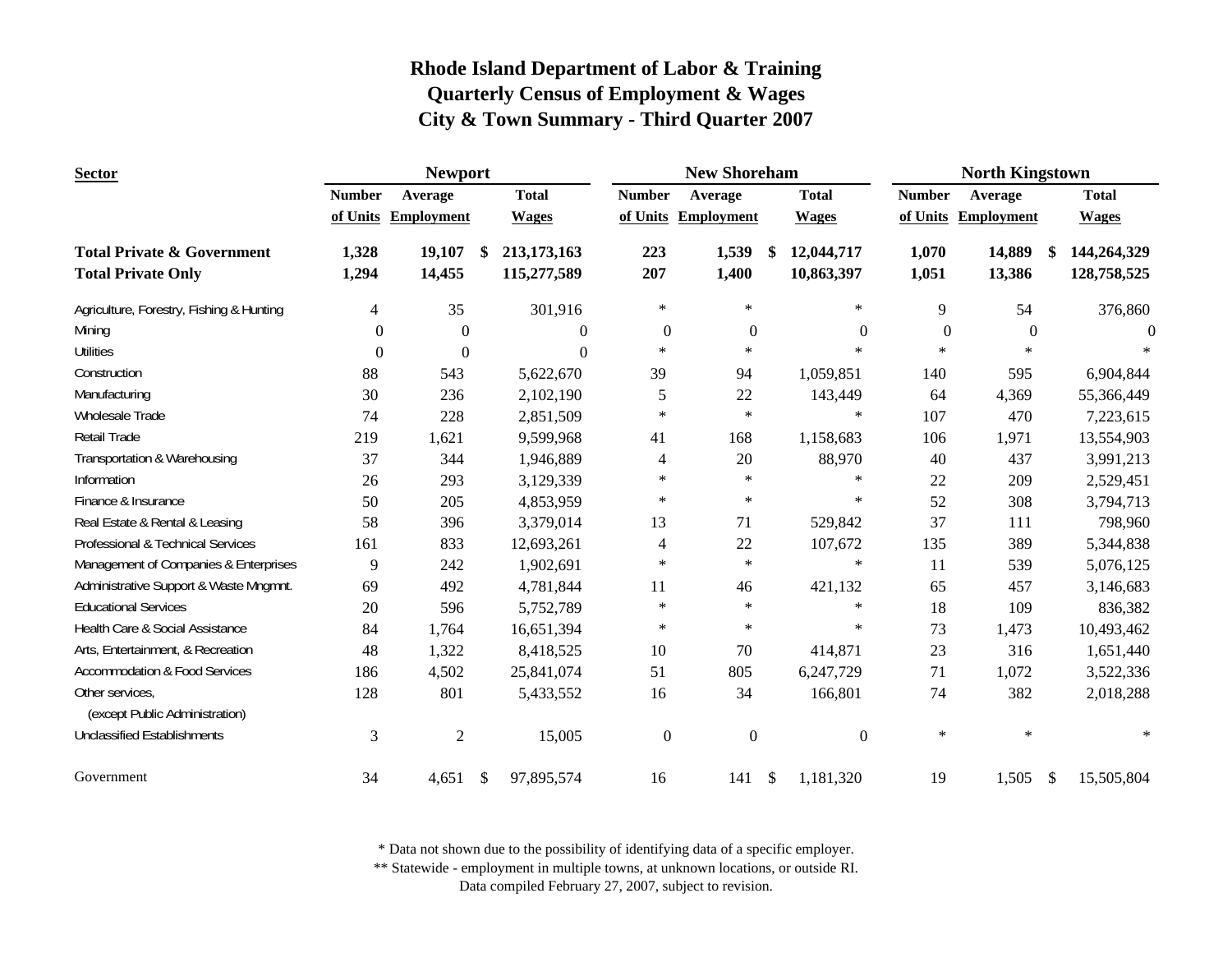| <b>Sector</b>                                     |                  | <b>North Providence</b> |    |                  |                  | <b>North Smithfield</b> |    |                  |                | Pawtucket               |              |
|---------------------------------------------------|------------------|-------------------------|----|------------------|------------------|-------------------------|----|------------------|----------------|-------------------------|--------------|
|                                                   | <b>Number</b>    | Average                 |    | <b>Total</b>     | <b>Number</b>    | Average                 |    | <b>Total</b>     | <b>Number</b>  | Average                 | <b>Total</b> |
|                                                   |                  | of Units Employment     |    | <b>Wages</b>     |                  | of Units Employment     |    | <b>Wages</b>     |                | of Units Employment     | <b>Wages</b> |
| <b>Total Private &amp; Government</b>             | 757              | 8,294                   | -S | 66,799,995       | 389              | 3,918                   | S. | 33,286,037       | 1,609          | 25,981<br><sup>\$</sup> | 236,761,880  |
| <b>Total Private Only</b>                         | 747              | 7,501                   |    | 56,816,091       | 379              | 3,661                   |    | 30,875,694       | 1,585          | 24,121                  | 212,383,873  |
| Agriculture, Forestry, Fishing & Hunting          | $\boldsymbol{0}$ | $\boldsymbol{0}$        |    | $\Omega$         | $\ast$           | $\ast$                  |    | $\ast$           | $\overline{0}$ | $\mathbf{0}$            | $\mathbf{0}$ |
| Mining                                            | $\theta$         | $\Omega$                |    | $\Omega$         | $\ast$           | $\ast$                  |    | $\ast$           | $\Omega$       | $\Omega$                | $\Omega$     |
| <b>Utilities</b>                                  | $\ast$           | $\ast$                  |    | $\ast$           | $\theta$         | $\overline{0}$          |    | $\overline{0}$   | $\ast$         | $\ast$                  |              |
| Construction                                      | 82               | 302                     |    | 3,224,787        | 76               | 293                     |    | 3,461,982        | 164            | 1,065                   | 12,354,540   |
| Manufacturing                                     | 43               | 478                     |    | 3,421,383        | 22               | 605                     |    | 5,465,456        | 175            | 5,015                   | 48,077,727   |
| Wholesale Trade                                   | 37               | 231                     |    | 2,827,329        | 25               | 152                     |    | 2,044,466        | 91             | 552                     | 6,478,567    |
| Retail Trade                                      | 112              | 1,052                   |    | 6,239,243        | 41               | 612                     |    | 4,448,828        | 185            | 1,909                   | 12,479,975   |
| Transportation & Warehousing                      | 14               | 78                      |    | 634,382          | 12               | 116                     |    | 1,110,804        | 34             | 407                     | 4,261,494    |
| Information                                       | $\,$ 8 $\,$      | 28                      |    | 268,482          | $\ast$           | $\ast$                  |    | $\ast$           | 25             | 212                     | 2,885,691    |
| Finance & Insurance                               | 41               | 266                     |    | 2,573,869        | 18               | 65                      |    | 782,504          | 59             | 866                     | 8,846,983    |
| Real Estate & Rental & Leasing                    | 34               | 131                     |    | 982,048          | 15               | 25                      |    | 234,727          | 52             | 289                     | 2,224,605    |
| Professional & Technical Services                 | 61               | 172                     |    | 2,229,256        | 42               | 258                     |    | 3,585,181        | 126            | 604                     | 6,354,720    |
| Management of Companies & Enterprises             | $\ast$           | $\ast$                  |    | $\ast$           | $\boldsymbol{0}$ | $\boldsymbol{0}$        |    | $\boldsymbol{0}$ | 13             | 1,437                   | 24,361,763   |
| Administrative Support & Waste Mngmnt.            | 61               | 505                     |    | 2,582,645        | 20               | 54                      |    | 349,782          | 98             | 2,201                   | 13,150,694   |
| <b>Educational Services</b>                       | $\ast$           | $\ast$                  |    | $\ast$           | $\ast$           | $\ast$                  |    | $\ast$           | 22             | 329                     | 2,291,688    |
| Health Care & Social Assistance                   | 75               | 2,940                   |    | 26,848,580       | 39               | 836                     |    | 6,242,262        | 184            | 5,774                   | 50,526,747   |
| Arts, Entertainment, & Recreation                 | $\ast$           | $\ast$                  |    | $\ast$           | $\overline{4}$   | 29                      |    | 134,927          | 14             | 474                     | 4,784,720    |
| <b>Accommodation &amp; Food Services</b>          | 79               | 843                     |    | 2,658,841        | 20               | 405                     |    | 1,240,908        | 138            | 1,622                   | 4,994,409    |
| Other services,<br>(except Public Administration) | 87               | 339                     |    | 1,934,303        | 34               | 133                     |    | 888,570          | 201            | 1,356                   | 8,138,999    |
| <b>Unclassified Establishments</b>                | $\boldsymbol{0}$ | $\mathbf{0}$            |    | $\boldsymbol{0}$ | $\boldsymbol{0}$ | $\boldsymbol{0}$        |    | $\boldsymbol{0}$ | $\ast$         | $\ast$                  | $\ast$       |
| Government                                        | 10               | 792                     | \$ | 9,983,904        | 10               | 257                     | \$ | 2,410,343        | 24             | 1,859<br>\$             | 24,378,007   |

\* Data not shown due to the possibility of identifying data of a specific employer.

\*\* Statewide - employment in multiple towns, at unknown locations, or outside RI.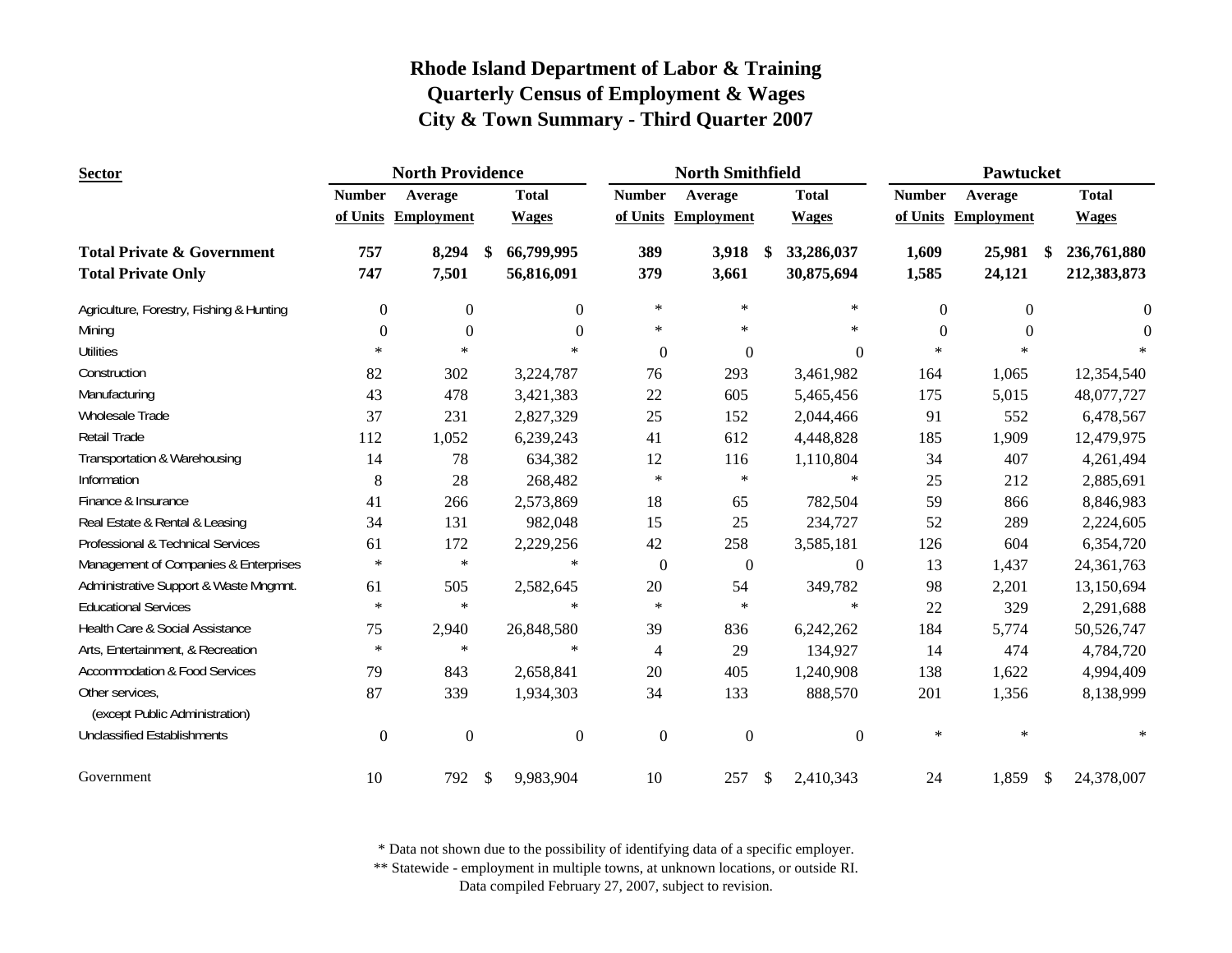| <b>Sector</b>                                     |               | Portsmouth          |               |                |               | Providence        |               |               |                  | <b>Richmond</b>     |               |              |
|---------------------------------------------------|---------------|---------------------|---------------|----------------|---------------|-------------------|---------------|---------------|------------------|---------------------|---------------|--------------|
|                                                   | <b>Number</b> | Average             | <b>Total</b>  |                | <b>Number</b> | Average           |               | <b>Total</b>  | <b>Number</b>    | Average             |               | <b>Total</b> |
|                                                   |               | of Units Employment | <b>Wages</b>  |                | of Units      | <b>Employment</b> |               | <b>Wages</b>  |                  | of Units Employment |               | <b>Wages</b> |
| <b>Total Private &amp; Government</b>             | 530           | 6,272               | <sup>\$</sup> | 73,314,724     | 5,716         | 111,998           | <sup>\$</sup> | 1,242,112,268 | 153              | 1,774               | -\$           | 12,872,444   |
| <b>Total Private Only</b>                         | 515           | 5,818               |               | 67,602,293     | 5,606         | 97,217            |               | 1,040,414,507 | 145              | 1,245               |               | 8,491,914    |
| Agriculture, Forestry, Fishing & Hunting          | 15            | 50                  |               | 263,534        | $\mathbf{0}$  | $\mathbf{0}$      |               | $\Omega$      | 4                | 30                  |               | 313,503      |
| Mining                                            | $\Omega$      | $\mathbf{0}$        |               | $\overline{0}$ | $\ast$        | $\ast$            |               | $\ast$        | $\ast$           | $\ast$              |               |              |
| <b>Utilities</b>                                  | $\theta$      | $\overline{0}$      |               | $\Omega$       | $\ast$        | $\ast$            |               | $\ast$        | $\mathbf{0}$     | $\theta$            |               | $\theta$     |
| Construction                                      | 83            | 364                 |               | 3,811,537      | 300           | 2,994             |               | 44,687,638    | 22               | 89                  |               | 872,218      |
| Manufacturing                                     | 30            | 2,389               |               | 42,664,917     | 336           | 6,027             |               | 50,254,204    | 6                | 101                 |               | 1,132,587    |
| Wholesale Trade                                   | 34            | 112                 |               | 1,344,268      | 260           | 2,523             |               | 34,415,102    | 7                | 28                  |               | 397,990      |
| Retail Trade                                      | 60            | 575                 |               | 3,668,061      | 644           | 7,028             |               | 40,413,932    | 23               | 329                 |               | 2,074,979    |
| Transportation & Warehousing                      | 8             | 48                  |               | 250,068        | 73            | 666               |               | 5,967,191     | $\ast$           | $\ast$              |               |              |
| Information                                       | 12            | 68                  |               | 939,026        | 155           | 4,107             |               | 61,628,474    | $\ast$           | $\ast$              |               | $\star$      |
| Finance & Insurance                               | 27            | 96                  |               | 1,215,158      | 380           | 5,817             |               | 97,511,025    | $\mathfrak{S}$   | 42                  |               | 369,909      |
| Real Estate & Rental & Leasing                    | 13            | 140                 |               | 856,295        | 211           | 1,436             |               | 16,195,850    | $\ast$           | $\ast$              |               | $\ast$       |
| Professional & Technical Services                 | 60            | 152                 |               | 1,944,756      | 931           | 6,706             |               | 106,391,957   | 10               | 38                  |               | 330,483      |
| Management of Companies & Enterprises             | 5             | 6                   |               | 36,805         | 48            | 1,990             |               | 43,857,671    | $\boldsymbol{0}$ | $\boldsymbol{0}$    |               | $\theta$     |
| Administrative Support & Waste Mngmnt.            | 24            | 259                 |               | 1,130,673      | 313           | 8,002             |               | 50,399,196    | $10\,$           | 75                  |               | 563,035      |
| <b>Educational Services</b>                       | 11            | 219                 |               | 1,898,534      | 101           | 10,726            |               | 127,929,005   | $\ast$           | $\ast$              |               | $\star$      |
| Health Care & Social Assistance                   | 31            | 464                 |               | 3,023,620      | 573           | 24,515            |               | 276,455,753   | 10               | 88                  |               | 624,553      |
| Arts, Entertainment, & Recreation                 | 13            | 160                 |               | 835,982        | 62            | 985               |               | 4,874,254     | $\,8\,$          | 75                  |               | 293,993      |
| <b>Accommodation &amp; Food Services</b>          | 36            | 533                 |               | 2,406,401      | 517           | 8,547             |               | 36,924,651    | 15               | 263                 |               | 897,856      |
| Other services,<br>(except Public Administration) | 52            | 182                 |               | 1,302,858      | 682           | 4,612             |               | 33,268,178    | 17               | 47                  |               | 225,034      |
| <b>Unclassified Establishments</b>                | 1             |                     |               | 9,800          | 12            | 18                |               | 224,853       | $\boldsymbol{0}$ | $\boldsymbol{0}$    |               | $\mathbf{0}$ |
| Government                                        | 15            | 454                 | $\mathcal{S}$ | 5,712,431      | 110           | 14,783 \$         |               | 201,697,761   | $8\,$            | 530                 | $\mathcal{S}$ | 4,380,530    |

\* Data not shown due to the possibility of identifying data of a specific employer.

\*\* Statewide - employment in multiple towns, at unknown locations, or outside RI.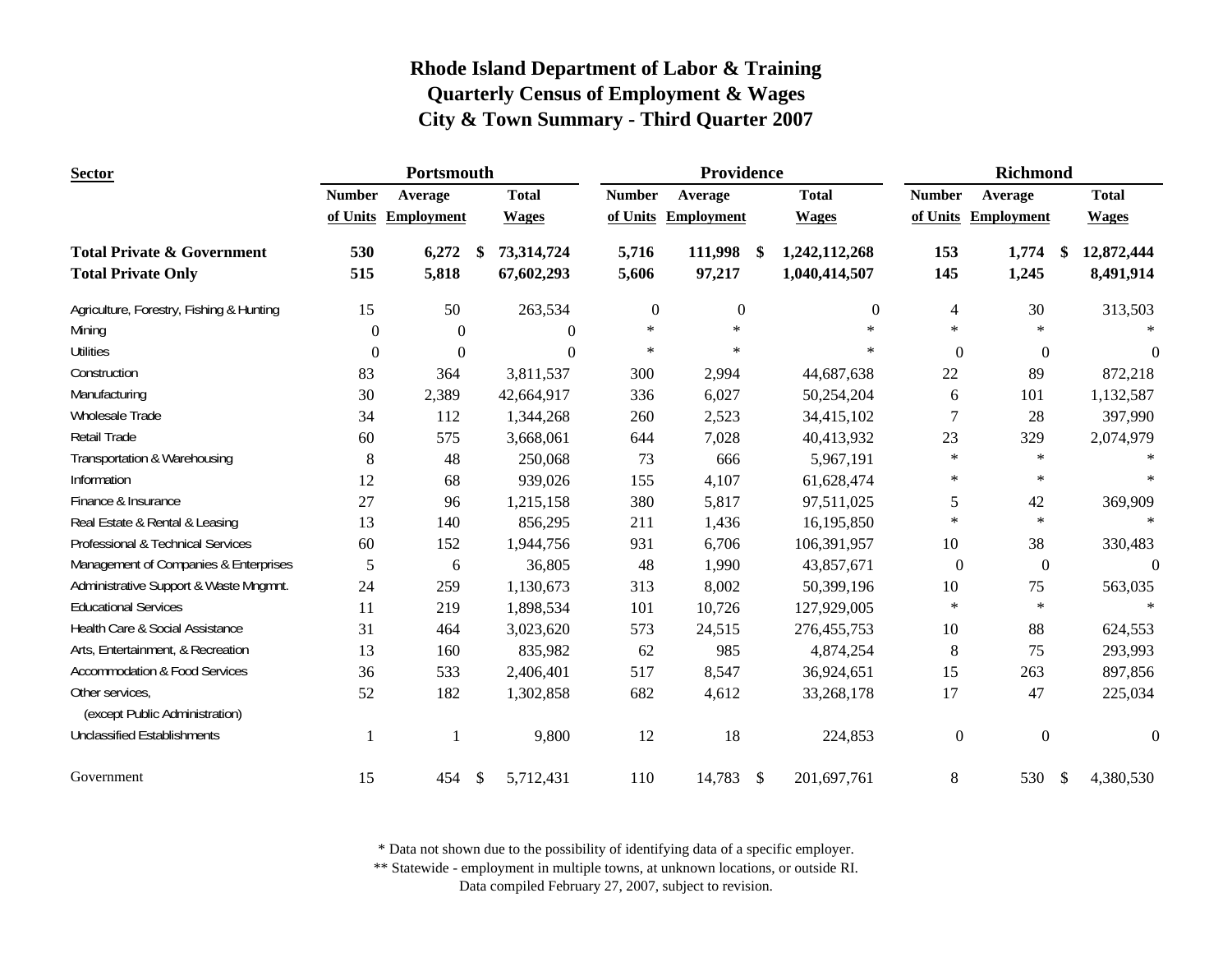| <b>Sector</b>                            |                  | <b>Scituate</b>     |                           |                  |               | Smithfield          |      |              |               | <b>South Kingstown</b> |               |              |
|------------------------------------------|------------------|---------------------|---------------------------|------------------|---------------|---------------------|------|--------------|---------------|------------------------|---------------|--------------|
|                                          | <b>Number</b>    | Average             |                           | <b>Total</b>     | <b>Number</b> | Average             |      | <b>Total</b> | <b>Number</b> | Average                |               | <b>Total</b> |
|                                          |                  | of Units Employment |                           | <b>Wages</b>     |               | of Units Employment |      | <b>Wages</b> |               | of Units Employment    |               | <b>Wages</b> |
| <b>Total Private &amp; Government</b>    | 272              | 1,598               | $\boldsymbol{\$}$         | 13,398,975       | 838           | 13,225              | - \$ | 140,931,567  | 1,066         | 13,721                 | <sup>\$</sup> | 127,758,714  |
| <b>Total Private Only</b>                | 259              | 1,013               |                           | 6,687,539        | 822           | 12,675              |      | 135,070,621  | 1,045         | 9,981                  |               | 85,230,368   |
| Agriculture, Forestry, Fishing & Hunting | 13               | 69                  |                           | 347,900          | 3             | 9                   |      | 36,244       | 19            | 108                    |               | 909,370      |
| Mining                                   | $\theta$         | $\theta$            |                           | $\theta$         | $\ast$        | $\ast$              |      | $\ast$       | $\ast$        | $\star$                |               |              |
| <b>Utilities</b>                         | $\overline{0}$   | $\theta$            |                           | $\Omega$         | $\mathbf{0}$  | $\boldsymbol{0}$    |      | $\Omega$     | $\ast$        | $\ast$                 |               |              |
| Construction                             | 69               | 167                 |                           | 1,465,847        | 147           | 1,243               |      | 14,578,242   | 135           | 410                    |               | 4,136,600    |
| Manufacturing                            | 10               | 27                  |                           | 158,704          | 77            | 1,349               |      | 14,242,727   | 27            | 762                    |               | 10,333,909   |
| Wholesale Trade                          | 16               | 24                  |                           | 333,715          | 66            | 854                 |      | 11, 141, 710 | 70            | 736                    |               | 11,319,960   |
| Retail Trade                             | 18               | 213                 |                           | 1,313,489        | 107           | 2,350               |      | 13,397,881   | 125           | 1,537                  |               | 10,277,605   |
| Transportation & Warehousing             | 17               | 43                  |                           | 266,818          | 17            | 89                  |      | 991,191      | $\ast$        | $\ast$                 |               |              |
| Information                              | $\ast$           | $\ast$              |                           | $\ast$           | 16            | 253                 |      | 3,599,240    | 15            | 117                    |               | 1,678,715    |
| Finance & Insurance                      | $\overline{4}$   | 10                  |                           | 155,040          | 48            | 2,038               |      | 42,587,892   | 41            | 265                    |               | 3,481,120    |
| Real Estate & Rental & Leasing           | 6                | 16                  |                           | 133,467          | 17            | 55                  |      | 606,240      | 31            | 115                    |               | 942,606      |
| Professional & Technical Services        | 28               | 80                  |                           | 826,298          | 69            | 226                 |      | 2,643,744    | 104           | 358                    |               | 4,701,421    |
| Management of Companies & Enterprises    | $\boldsymbol{0}$ | $\boldsymbol{0}$    |                           | $\overline{0}$   | 7             | 114                 |      | 1,639,699    | 7             | 21                     |               | 392,628      |
| Administrative Support & Waste Mngmnt.   | 23               | 39                  |                           | 200,626          | 45            | 416                 |      | 4,558,798    | 76            | 291                    |               | 2,386,466    |
| <b>Educational Services</b>              | $\ast$           | $\ast$              |                           | $\ast$           | $8\,$         | 712                 |      | 8,864,591    | 23            | 220                    |               | 1,677,404    |
| Health Care & Social Assistance          | 14               | 88                  |                           | 522,230          | 50            | 1,341               |      | 9,280,013    | 109           | 2,519                  |               | 21,669,488   |
| Arts, Entertainment, & Recreation        | 3                | 10                  |                           | 23,150           | 11            | 41                  |      | 236,408      | 32            | 238                    |               | 1,348,115    |
| <b>Accommodation &amp; Food Services</b> | 11               | 129                 |                           | 392,431          | 66            | 1,216               |      | 4,583,370    | 100           | 1,342                  |               | 4,740,208    |
| Other services,                          | 24               | 75                  |                           | 467,118          | 65            | 357                 |      | 1,978,044    | 111           | 746                    |               | 4,313,192    |
| (except Public Administration)           |                  |                     |                           |                  |               |                     |      |              |               |                        |               |              |
| <b>Unclassified Establishments</b>       | $\boldsymbol{0}$ | $\boldsymbol{0}$    |                           | $\boldsymbol{0}$ | $\ast$        | $\ast$              |      | $\star$      | 6             | 10                     |               | 37,278       |
| Government                               | 13               | 587                 | $\boldsymbol{\mathsf{S}}$ | 6,711,436        | 16            | 548 \$              |      | 5,860,946    | 21            | 3,742                  | -S            | 42,528,346   |

\* Data not shown due to the possibility of identifying data of a specific employer.

\*\* Statewide - employment in multiple towns, at unknown locations, or outside RI.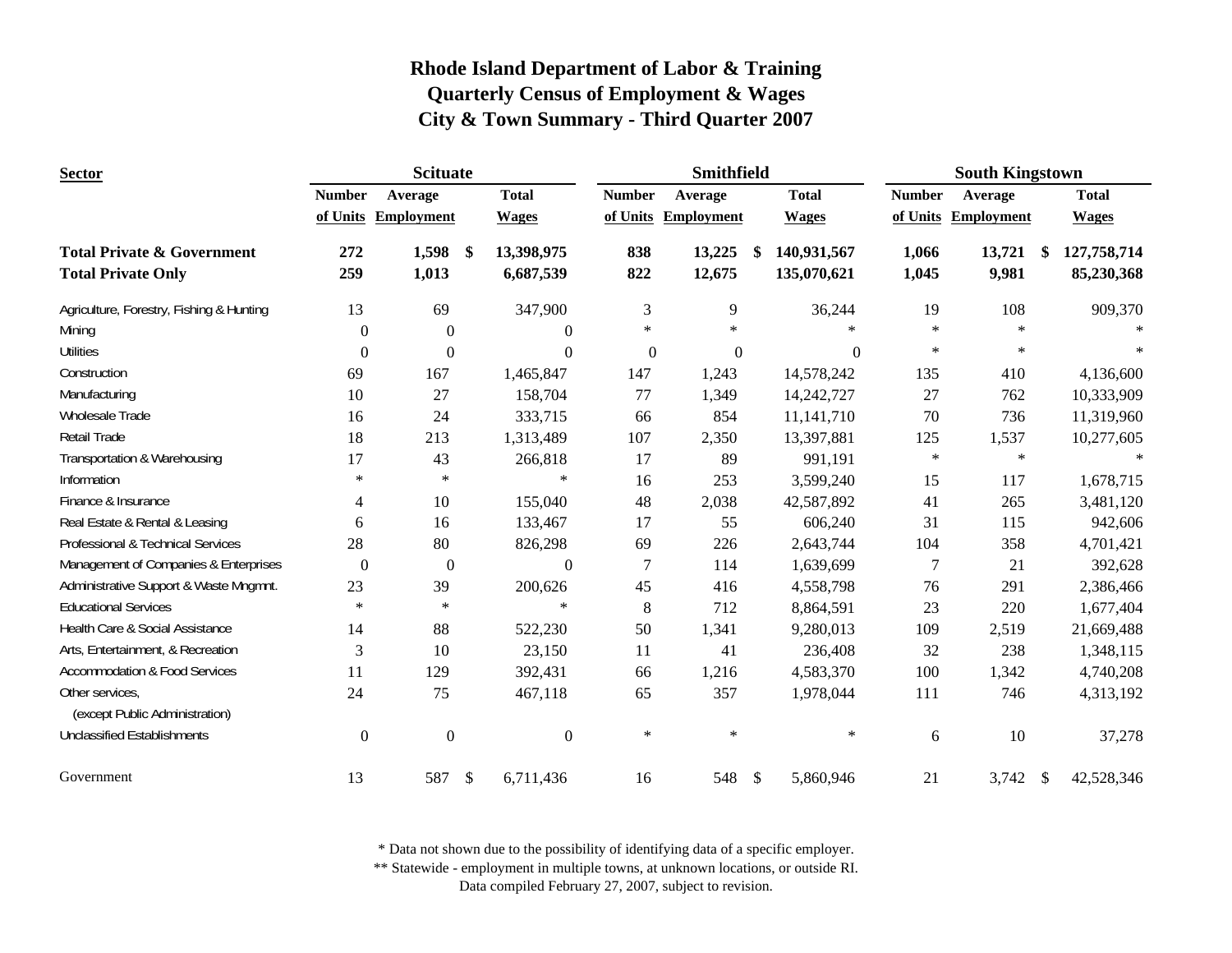| <b>Sector</b>                                     |               | <b>Tiverton</b>   |                  |                | Warren              |               |              |                | <b>Warwick</b>    |                   |
|---------------------------------------------------|---------------|-------------------|------------------|----------------|---------------------|---------------|--------------|----------------|-------------------|-------------------|
|                                                   | <b>Number</b> | Average           | <b>Total</b>     | <b>Number</b>  | Average             |               | <b>Total</b> | <b>Number</b>  | Average           | <b>Total</b>      |
|                                                   | of Units      | <b>Employment</b> | <b>Wages</b>     |                | of Units Employment |               | <b>Wages</b> | of Units       | <b>Employment</b> | <b>Wages</b>      |
| <b>Total Private &amp; Government</b>             | 414           | 2,762             | \$<br>21,582,172 | 406            | 4,138               | \$            | 33,291,026   | 3,389          | 52,411            | \$<br>492,657,732 |
| <b>Total Private Only</b>                         | 399           | 2,266             | 16,999,508       | 397            | 3,957               |               | 30,809,175   | 3,355          | 48,581            | 435,909,249       |
| Agriculture, Forestry, Fishing & Hunting          | 10            | 42                | 152,139          | $\ast$         | $\ast$              |               | $\ast$       | 3              | 15                | 61,114            |
| Mining                                            | 3             | 28                | 349,183          | $\mathbf{0}$   | $\boldsymbol{0}$    |               | $\theta$     | $\ast$         | $\ast$            |                   |
| <b>Utilities</b>                                  | $\ast$        | $\ast$            | $\ast$           | $\overline{0}$ | $\boldsymbol{0}$    |               | $\Omega$     | $\ast$         | $\ast$            | $\ast$            |
| Construction                                      | 68            | 303               | 2,628,656        | 57             | 199                 |               | 1,906,854    | 349            | 2,720             | 34,088,654        |
| Manufacturing                                     | 11            | 63                | 438,582          | 52             | 1,023               |               | 10,274,099   | 187            | 3,753             | 39,108,881        |
| <b>Wholesale Trade</b>                            | 32            | 114               | 1,248,337        | 21             | 165                 |               | 2,021,883    | 267            | 1,938             | 23,571,647        |
| <b>Retail Trade</b>                               | 56            | 543               | 4,678,517        | 50             | 282                 |               | 1,624,322    | 469            | 8,696             | 52, 207, 493      |
| Transportation & Warehousing                      | 10            | 38                | 150,610          | 9              | 361                 |               | 2,238,093    | 107            | 2,326             | 19,818,996        |
| Information                                       | $\ast$        | $\ast$            | $\ast$           | 8              | 59                  |               | 659,432      | 39             | 562               | 6,826,389         |
| Finance & Insurance                               | 14            | 56                | 616,044          | 17             | 181                 |               | 1,432,252    | 232            | 3,544             | 40,258,746        |
| Real Estate & Rental & Leasing                    | 8             | 15                | 174,084          | 10             | 20                  |               | 147,179      | 134            | 1,502             | 12,082,221        |
| Professional & Technical Services                 | 46            | 147               | 1,521,727        | 23             | 74                  |               | 737,724      | 394            | 2,011             | 24,613,188        |
| Management of Companies & Enterprises             | $\ast$        | $\ast$            | $\ast$           | $\ast$         | $\ast$              |               | $\ast$       | $20\,$         | 1,854             | 42,402,808        |
| Administrative Support & Waste Mngmnt.            | 28            | 63                | 409,464          | 20             | 147                 |               | 951,749      | 198            | 2,456             | 19,376,261        |
| <b>Educational Services</b>                       | $\ast$        | $\ast$            | $\ast$           | 5              | 65                  |               | 656,340      | 39             | 759               | 6,840,579         |
| Health Care & Social Assistance                   | 26            | 318               | 2,172,565        | 30             | 607                 |               | 5,359,490    | 335            | 8,496             | 79,369,898        |
| Arts, Entertainment, & Recreation                 | 7             | 44                | 189,116          | 5              | 44                  |               | 159,954      | 41             | 649               | 3,108,196         |
| Accommodation & Food Services                     | 28            | 343               | 1,312,673        | 41             | 567                 |               | 1,734,007    | 238            | 5,564             | 21,273,161        |
| Other services,<br>(except Public Administration) | 43            | 124               | 569,895          | 43             | 155                 |               | 796,959      | 296            | 1,717             | 10,688,364        |
| <b>Unclassified Establishments</b>                | -1            |                   | 49,472           | 1              | $\boldsymbol{0}$    |               | 1,749        | $\mathfrak{Z}$ | 5                 | 15,680            |
| Government                                        | 15            | 496               | \$<br>4,582,664  | 9              | 180                 | $\mathcal{S}$ | 2,481,851    | 34             | 3,830             | \$<br>56,748,483  |

\* Data not shown due to the possibility of identifying data of a specific employer.

\*\* Statewide - employment in multiple towns, at unknown locations, or outside RI.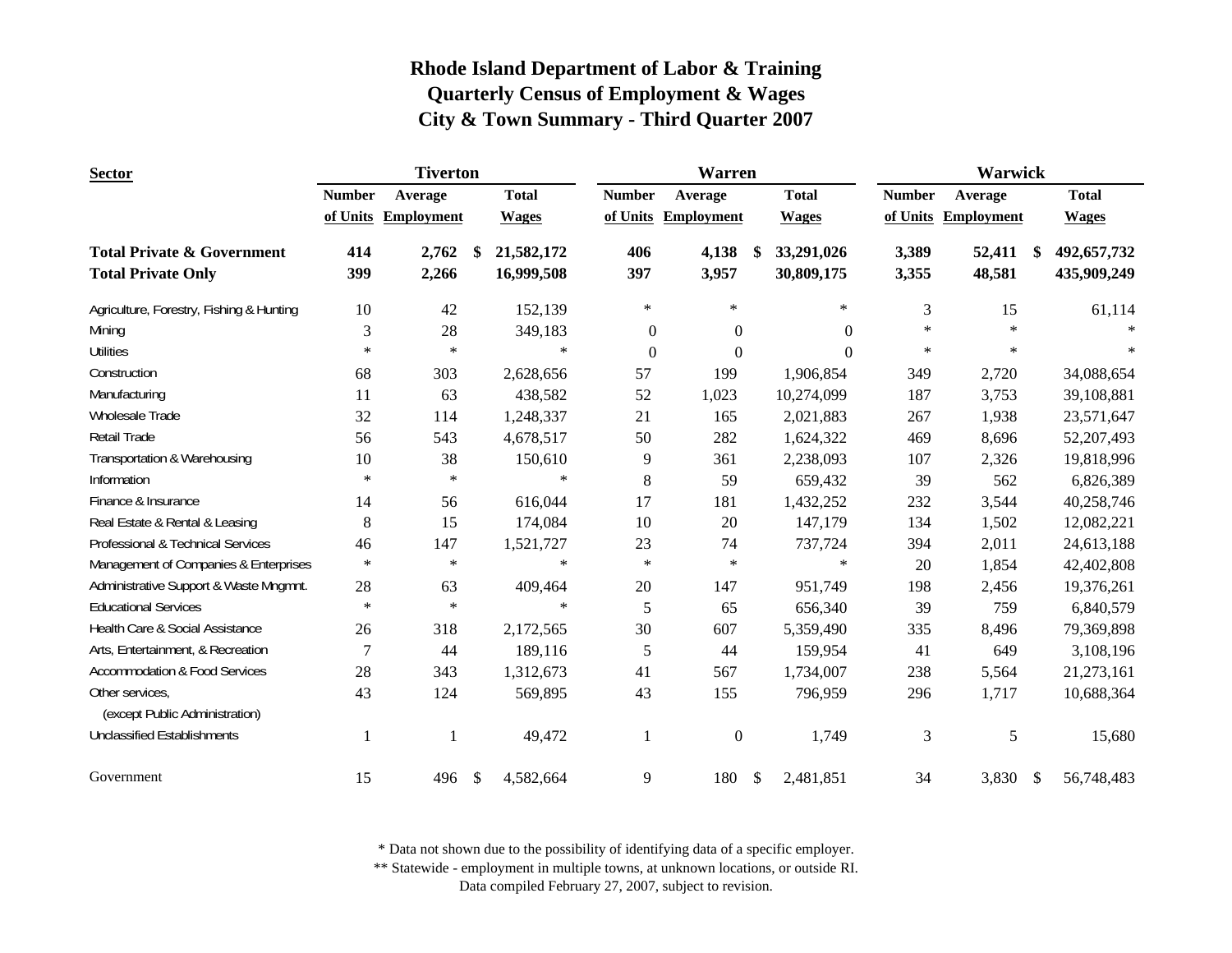| <b>Sector</b>                            | Westerly      |                     |     |                  |                  | <b>West Greenwich</b> |     | <b>West Warwick</b> |               |                     |    |              |  |
|------------------------------------------|---------------|---------------------|-----|------------------|------------------|-----------------------|-----|---------------------|---------------|---------------------|----|--------------|--|
|                                          | <b>Number</b> | Average             |     | <b>Total</b>     | <b>Number</b>    | Average               |     | <b>Total</b>        | <b>Number</b> | Average             |    | <b>Total</b> |  |
|                                          |               | of Units Employment |     | <b>Wages</b>     |                  | of Units Employment   |     | <b>Wages</b>        |               | of Units Employment |    | <b>Wages</b> |  |
| <b>Total Private &amp; Government</b>    | 893           | 10,865              | -S  | 84,911,687       | 214              | 3,974                 | \$. | 55,626,739          | 628           | 9,002               |    | 82,353,604   |  |
| <b>Total Private Only</b>                | 874           | 10,068              |     | 77,223,392       | 206              | 3,600                 |     | 51,801,027          | 614           | 8,098               |    | 72,275,593   |  |
| Agriculture, Forestry, Fishing & Hunting | $\ast$        | $\ast$              |     | $\ast$           | $\ast$           | $\ast$                |     | $\ast$              | $\mathbf{0}$  | $\Omega$            |    | $\Omega$     |  |
| Mining                                   | $\ast$        | $\ast$              |     | $\ast$           | $\Omega$         | $\Omega$              |     | $\Omega$            | $\ast$        | $\ast$              |    |              |  |
| <b>Utilities</b>                         | $\ast$        | $\ast$              |     | $\ast$           | $\theta$         | $\theta$              |     | $\Omega$            | $\theta$      | $\mathbf{0}$        |    | $\Omega$     |  |
| Construction                             | 109           | 377                 |     | 3,612,851        | 55               | 172                   |     | 1,728,242           | 97            | 409                 |    | 3,590,251    |  |
| Manufacturing                            | 31            | 927                 |     | 9,041,809        | $\ast$           | $\ast$                |     | $\ast$              | 36            | 1,728               |    | 19,147,601   |  |
| Wholesale Trade                          | 36            | 95                  |     | 1,146,772        | 16               | 280                   |     | 4,270,711           | 30            | 334                 |    | 3,553,929    |  |
| Retail Trade                             | 137           | 2,300               |     | 14,308,284       | 11               | 54                    |     | 295,932             | 91            | 1,076               |    | 7,826,345    |  |
| Transportation & Warehousing             | 15            | 57                  |     | 381,150          | $\ast$           | $\ast$                |     | $\ast$              | 10            | 263                 |    | 2,534,170    |  |
| Information                              | 14            | 344                 |     | 4,200,732        | 6                | 13                    |     | 373,277             | $\ast$        | $\ast$              |    | $\ast$       |  |
| Finance & Insurance                      | 30            | 328                 |     | 3,858,056        | 7                | 38                    |     | 475,182             | 33            | 975                 |    | 9,668,465    |  |
| Real Estate & Rental & Leasing           | 29            | 83                  |     | 571,373          | 3                | 11                    |     | 287,279             | 25            | 94                  |    | 744,099      |  |
| Professional & Technical Services        | 75            | 206                 |     | 2,702,371        | $\ast$           | $\ast$                |     | $\ast$              | 41            | 69                  |    | 923,220      |  |
| Management of Companies & Enterprises    | $\ast$        | $\ast$              |     | $\ast$           | $\ast$           | $\ast$                |     | $\ast$              | $\ast$        | $\ast$              |    | $\ast$       |  |
| Administrative Support & Waste Mngmnt.   | 45            | 165                 |     | 999,453          | 23               | 225                   |     | 1,515,386           | 26            | 140                 |    | 839,203      |  |
| <b>Educational Services</b>              | 8             | 46                  |     | 188,948          | $\ast$           | $\ast$                |     | $\ast$              | 9             | 23                  |    | 76,496       |  |
| Health Care & Social Assistance          | 108           | 2,035               |     | 18,937,838       | 8                | 92                    |     | 509,807             | 42            | 766                 |    | 5,850,695    |  |
| Arts, Entertainment, & Recreation        | 37            | 615                 |     | 3,551,046        | $\ast$           | $\ast$                |     | $\ast$              | 10            | 52                  |    | 261,639      |  |
| <b>Accommodation &amp; Food Services</b> | 97            | 1,605               |     | 6,882,842        | 14               | 181                   |     | 725,475             | 67            | 846                 |    | 2,532,949    |  |
| Other services,                          | 93            | 484                 |     | 2,121,601        | 13               | 24                    |     | 82,012              | 90            | 333                 |    | 1,753,290    |  |
| (except Public Administration)           |               |                     |     |                  |                  |                       |     |                     |               |                     |    |              |  |
| <b>Unclassified Establishments</b>       | $\mathbf{0}$  | $\boldsymbol{0}$    |     | $\boldsymbol{0}$ | $\boldsymbol{0}$ | $\boldsymbol{0}$      |     | $\mathbf{0}$        | 1             |                     |    | 843          |  |
| Government                               | 19            | 798                 | -\$ | 7,688,295        | 8                | 374                   | \$  | 3,825,712           | 14            | 906                 | \$ | 10,078,011   |  |

\* Data not shown due to the possibility of identifying data of a specific employer.

\*\* Statewide - employment in multiple towns, at unknown locations, or outside RI.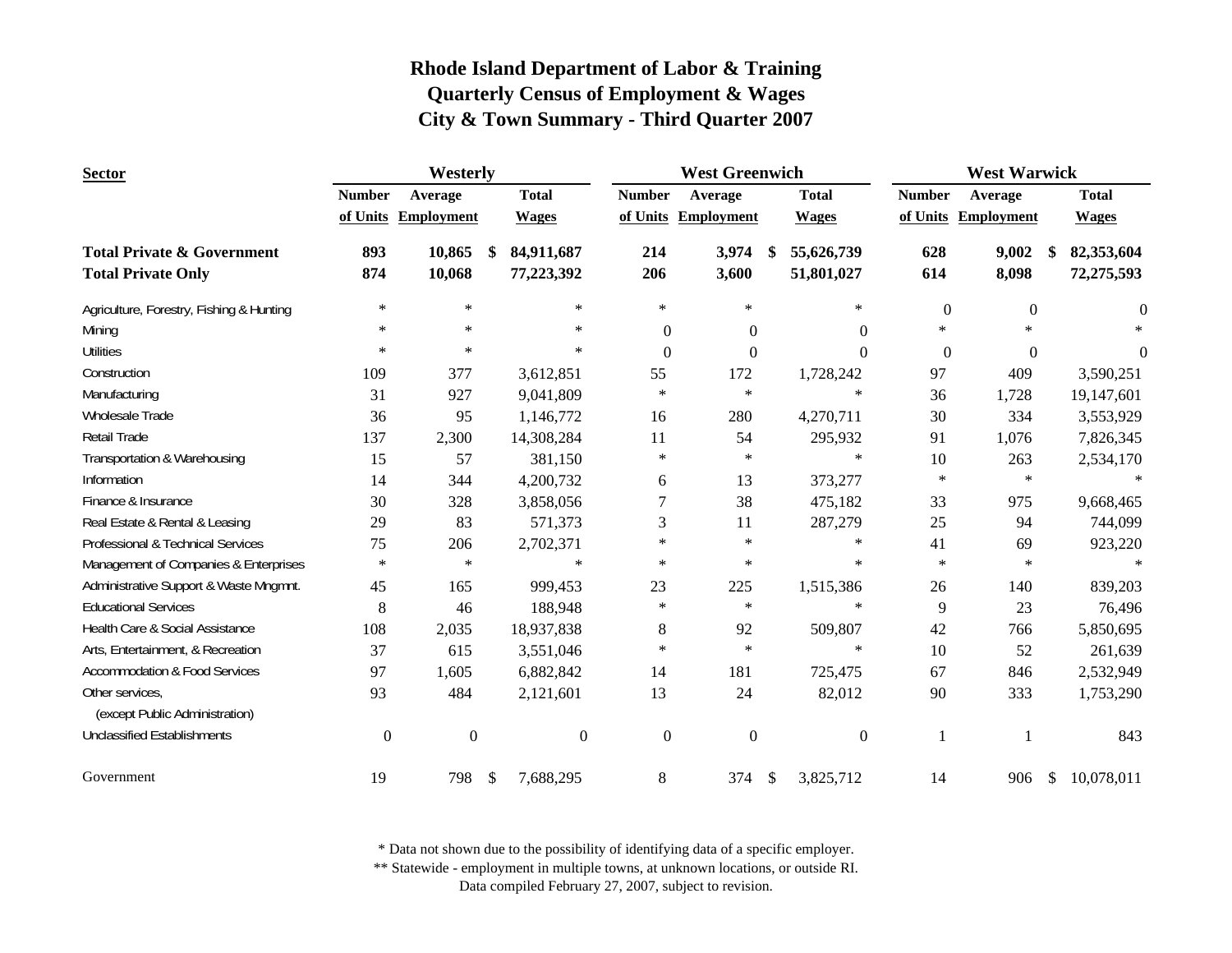| <b>Sector</b>                            |                | Woonsocket        |    | Statewide **     |                  |                   |    |              |  |
|------------------------------------------|----------------|-------------------|----|------------------|------------------|-------------------|----|--------------|--|
|                                          | <b>Number</b>  | Average           |    | <b>Total</b>     | <b>Number</b>    | Average           |    | <b>Total</b> |  |
|                                          | of Units       | <b>Employment</b> |    | <b>Wages</b>     | of Units         | <b>Employment</b> |    | <b>Wages</b> |  |
| <b>Total Private &amp; Government</b>    | 882            | 15,373            | -S | 160,553,764      | 2,503            | 6,779             | \$ | 96,366,461   |  |
| <b>Total Private Only</b>                | 862            | 13,736            |    | 145,994,886      | 2,500            | 6,773             |    | 96,340,992   |  |
| Agriculture, Forestry, Fishing & Hunting | 0              | $\boldsymbol{0}$  |    | $\boldsymbol{0}$ | $\boldsymbol{0}$ | $\boldsymbol{0}$  |    | 0            |  |
| Mining                                   | 0              | $\overline{0}$    |    | $\theta$         | 1                | $\overline{c}$    |    | 81,571       |  |
| <b>Utilities</b>                         | $\theta$       | $\Omega$          |    | $\Omega$         | $\theta$         | $\theta$          |    | $\theta$     |  |
| Construction                             | 80             | 319               |    | 2,888,647        | 219              | 821               |    | 10,060,674   |  |
| Manufacturing                            | 69             | 1,316             |    | 12,520,753       | 19               | 18                |    | 298,990      |  |
| <b>Wholesale Trade</b>                   | 56             | 390               |    | 4,751,769        | $\ast$           | $\ast$            |    |              |  |
| <b>Retail Trade</b>                      | 128            | 1,962             |    | 13,353,570       | 89               | 493               |    | 9,169,073    |  |
| Transportation & Warehousing             | 18             | 840               |    | 6,518,430        | 35               | 52                |    | 659,894      |  |
| Information                              | 10             | 151               |    | 1,269,063        | 107              | 126               |    | 2,340,712    |  |
| Finance & Insurance                      | 25             | 219               |    | 2,134,737        | 105              | 203               |    | 4,782,249    |  |
| Real Estate & Rental & Leasing           | 35             | 134               |    | 1,017,228        | 28               | 52                |    | 789,936      |  |
| Professional & Technical Services        | 68             | 385               |    | 5,610,804        | $\ast$           | $\ast$            |    |              |  |
| Management of Companies & Enterprises    | 6              | 1,747             |    | 52,902,352       | 27               | 164               |    | 3,517,877    |  |
| Administrative Support & Waste Mngmnt.   | 33             | 509               |    | 3,859,845        | 280              | 1,464             |    | 10,478,213   |  |
| <b>Educational Services</b>              | 15             | 312               |    | 2,538,935        | 33               | 43                |    | 390,813      |  |
| Health Care & Social Assistance          | 111            | 3,633             |    | 30,195,490       | 38               | 135               |    | 2,480,819    |  |
| Arts, Entertainment, & Recreation        | 8              | 88                |    | 405,300          | 17               | 67                |    | 311,368      |  |
| Accommodation & Food Services            | 100            | 1,181             |    | 3,728,413        | 34               | 139               |    | 946,259      |  |
| Other services.                          | 98             | 548               |    | 2,276,945        | 83               | 148               |    | 1,989,432    |  |
| (except Public Administration)           |                |                   |    |                  |                  |                   |    |              |  |
| <b>Unclassified Establishments</b>       | $\overline{c}$ | $\overline{c}$    |    | 22,605           | 122              | 97                |    | 902,762      |  |
| Government                               | 20             | 1,639             | \$ | 14,558,878       | 3                | 6                 | \$ | 25,469       |  |

\* Data not shown due to the possibility of identifying data of a specific employer.

\*\* Statewide - employment in multiple towns, at unknown locations, or outside RI.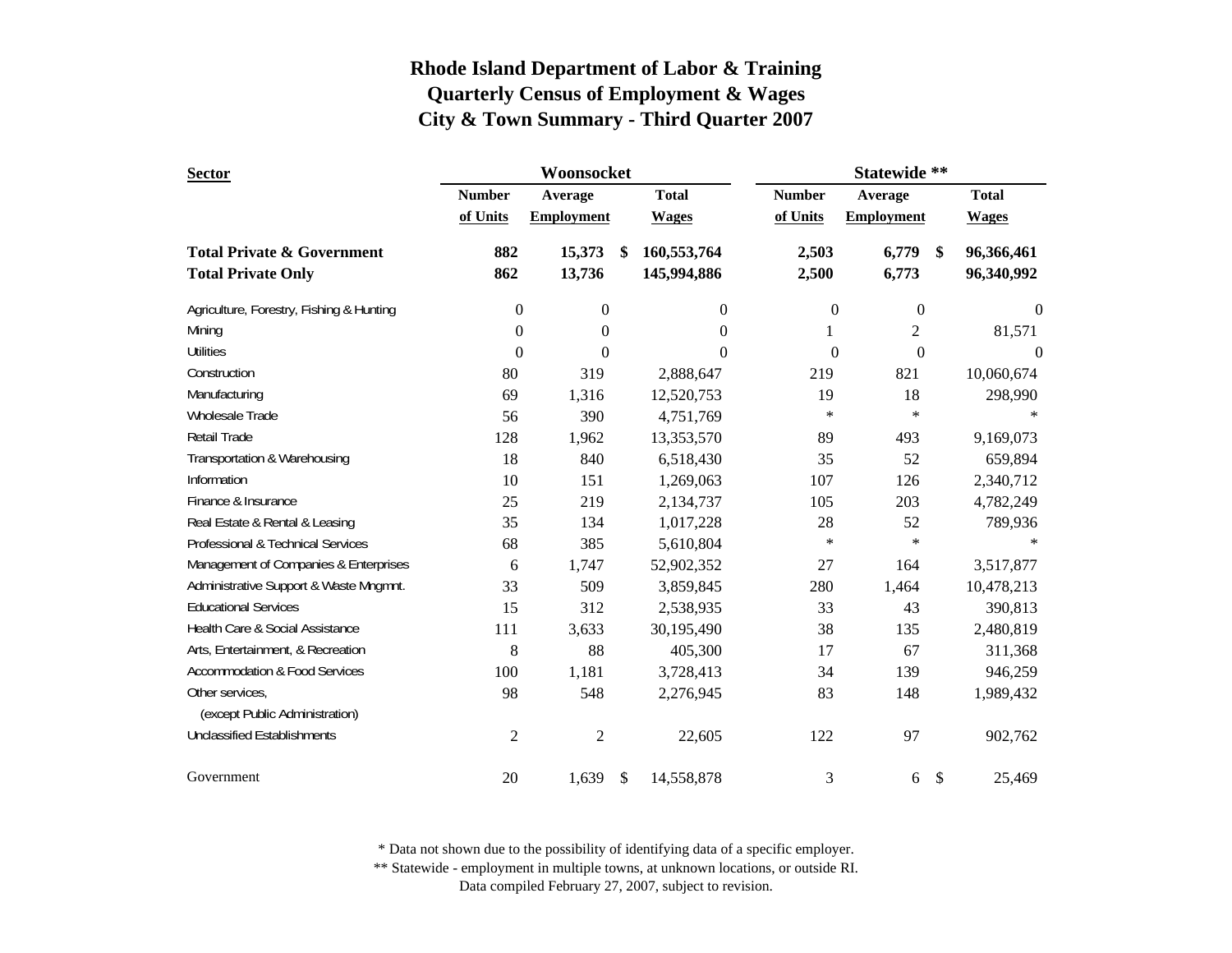| <b>Sector</b>                            |                  | <b>Bristol County</b> |                  |               | <b>Kent County</b>  |              | <b>Newport County</b> |                     |                      |  |
|------------------------------------------|------------------|-----------------------|------------------|---------------|---------------------|--------------|-----------------------|---------------------|----------------------|--|
|                                          | <b>Number</b>    | Average               | <b>Total</b>     | <b>Number</b> | Average             | <b>Total</b> | <b>Number</b>         | Average             | <b>Total</b>         |  |
|                                          |                  | of Units Employment   | <b>Wages</b>     |               | of Units Employment | <b>Wages</b> |                       | of Units Employment | <b>Wages</b>         |  |
| <b>Total Private &amp; Government</b>    | 1,531            | 15,414 \$             | 125,189,692      | 5,784         | 81,218 \$           | 765,540,815  | 3,426                 | 41,623 \$           | 432,078,702          |  |
| <b>Total Private Only</b>                | 1,496            | 13,439                | 106,270,368      | 5,696         | 73,901              | 672,995,229  | 3,331                 | 34,964              | 312,942,494          |  |
| Agriculture, Forestry, Fishing & Hunting | 6                | $20\,$                | 139,819          | 11            | 54                  | 229,499      | 46                    | 288                 | 1,785,024            |  |
| Mining                                   | $\boldsymbol{0}$ | $\mathbf{0}$          | $\boldsymbol{0}$ | 3             | 15                  | 178,320      | 5                     | 39                  | 427,375              |  |
| <b>Utilities</b>                         | $\Omega$         | $\theta$              | $\Omega$         | $\ast$        | $\ast$              | $\ast$       | $\ast$                | $\ast$              | $\ast$               |  |
| Construction                             | 230              | 969                   | 10,075,080       | 728           | 4,285               | 50,110,411   | 397                   | 1,932               | 19,998,401           |  |
| Manufacturing                            | 133              | 2,411                 | 23,553,746       | 313           | 8,885               | 107,580,246  | 96                    | 3,173               | 50,605,132           |  |
| Wholesale Trade                          | 101              | 391                   | 6,512,188        | 439           | 3,138               | 41,431,780   | 202                   | 672                 | 8,283,552            |  |
| <b>Retail Trade</b>                      | 157              | 1,424                 | 8,077,751        | 742           | 12,263              | 77,010,257   | 459                   | 4,461               | 30,050,591           |  |
| Transportation & Warehousing             | 21               | 408                   | 2,612,977        | 146           | 3,189               | 27, 107, 328 | 71                    | 498                 | 2,846,951            |  |
| Information                              | 24               | 157                   | 1,707,548        | 75            | 1,521               | 19,754,492   | 56                    | 639                 | 8,741,277            |  |
| Finance & Insurance                      | 61               | 402                   | 4,038,315        | 355           | 5,119               | 56,745,462   | 128                   | 844                 | 14,223,042           |  |
| Real Estate & Rental & Leasing           | 44               | 93                    | 801,644          | 224           | 1,847               | 15,131,981   | 137                   | 793                 | 6,262,983            |  |
| Professional & Technical Services        | 139              | 300                   | 3,285,916        | 630           | 3,181               | 42,872,655   | 417                   | 3,119               | 47,577,500           |  |
| Management of Companies & Enterprises    | 9                | 39                    | 583,209          | 30            | 2,067               | 45,296,846   | 24                    | 551                 | 5,149,114            |  |
| Administrative Support & Waste Mngmnt.   | 91               | 397                   | 2,917,330        | 348           | 3,358               | 26,357,039   | 197                   | 1,266               | 10,040,197           |  |
| <b>Educational Services</b>              | 25               | 1,662                 | 16,208,209       | 72            | 1,090               | 8,970,939    | 50                    | 1,211               | 12,730,412           |  |
| Health Care & Social Assistance          | 110              | 1,981                 | 14,420,932       | 508           | 11,358              | 101,466,584  | 237                   | 4,123               | 32,144,388           |  |
| Arts, Entertainment, & Recreation        | 29               | 415                   | 2,282,470        | 75            | 922                 | 4,294,128    | 97                    | 1,972               | 11,979,724           |  |
| <b>Accommodation &amp; Food Services</b> | 122              | 1,687                 | 5,601,769        | 442           | 8,881               | 32,451,615   | 362                   | 7,540               | 38,594,942           |  |
| Other services,                          | 188              | 677                   | 3,391,101        | 546           | 2,717               | 15,949,429   | 343                   | 1,790               | 10,615,180           |  |
| (except Public Administration)           |                  |                       |                  |               |                     |              |                       |                     |                      |  |
| <b>Unclassified Establishments</b>       | $\epsilon$       | 4                     | 60,364           | $\ast$        | $\ast$              | $\ast$       | $\ast$                | $\ast$              | $\star$              |  |
| Government                               | 35               | $1,975$ \$            | 18,919,324       | 88            | 7,317 \$            | 92,545,586   | 95                    |                     | 6,658 \$ 119,136,208 |  |

\* Data not shown due to the possibility of identifying data of a specific employer.

\*\* Statewide - employment in multiple towns, at unknown locations, or outside RI.